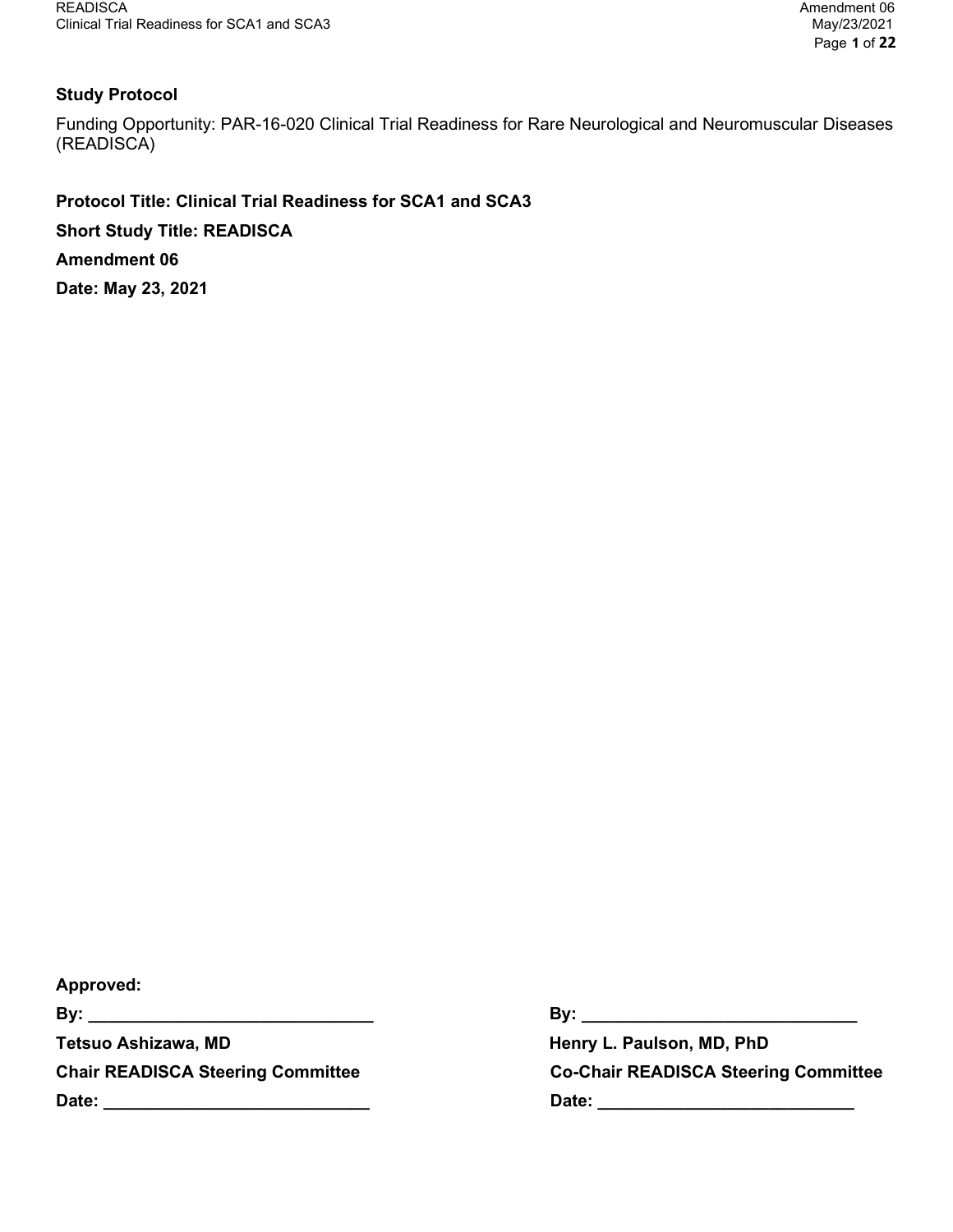# INVESTIGATOR AGREEMENT

I confirm that I have read and that I understand this protocol, and other study information provided by the READISCA Steering Committee. I agree to conduct this study in accordance with the requirements of this protocol and also protect the rights, safety, privacy, and well-being of study subjects in accordance with the following:

- The ethical principles that have their origin in the Declaration of Helsinki.
- International Conference on Harmonization Harmonized Tripartite Guideline for Good Clinical Practice E6.
- All applicable laws and regulations, including, without limitation, data privacy laws and regulations.
- Regulatory requirements for reporting serious adverse events defined in this protocol.
- Terms outlined in the Consortium Agreement.

| Signature of Investigator | Date |
|---------------------------|------|
|                           |      |

Investigator Name (print or type)

Investigator's Title

Name of Facility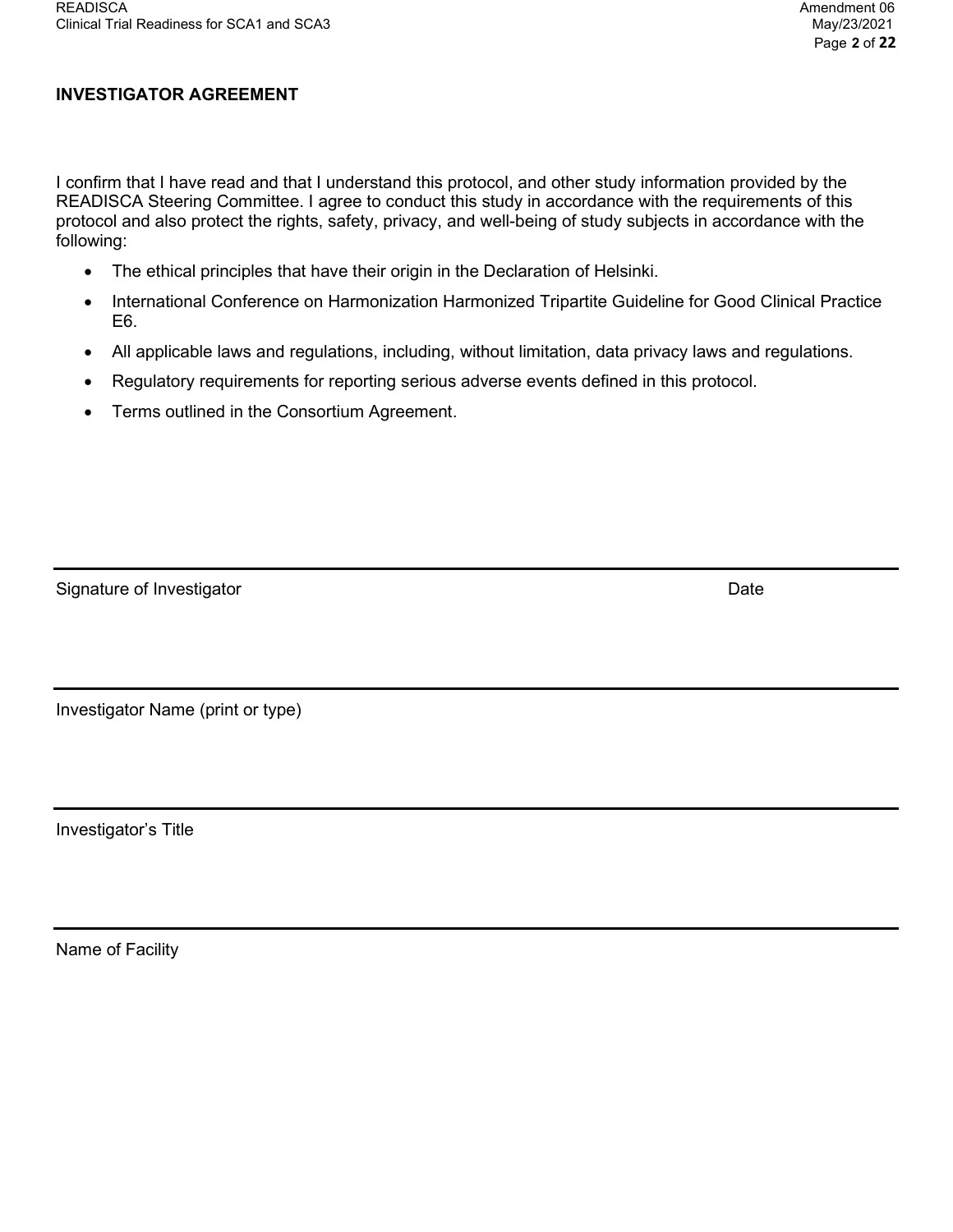## REASON FOR SUBSTANTIAL AMENDMENT 01, 02, 03, 04 and 05

This amended study protocol is prepared to remove some outcome measures in order to reduce the patient burden and focus on core clinical outcome assessments. Non-dominant hand 9HPT, non-dominant hand Click test, BARS, MOCA, CNRS, Physician Global Impression, Fall Questionnaire, UHDRS IV, Neuro-QOL, Beck Depression Inventory, Beck Anxiety Scale and Falls Diary were removed. Furthermore, the cut-off SARA score for premanifest and at-risk subjects was increased by 0.5 points to 2.5. Early stage subjects must now have a total SARA score of ≤ 9.5. SARA scoring was changed to accommodate potential decimal scores on items 5, 6, 7 and 8.

Additionally, some text passages were clarified, and errors were corrected in the study protocol.

- Blood samples for RNA will no longer be collected
- Blood samples for DNA genotyping will be collected at baseline or screening visit. Additional sample will be collected at the time of Lumbar Puncture if CSF is obtained. Additional sample will be collected for 50%-atrisk for confirmatory testing.

| Section                             | Page           | Old text                                                                                                                                                | New text           |
|-------------------------------------|----------------|---------------------------------------------------------------------------------------------------------------------------------------------------------|--------------------|
| Heading                             | All            | Amendment 01, Version 1.3                                                                                                                               | Amendment 06       |
|                                     |                | Amendment 02, Version 1.4                                                                                                                               |                    |
|                                     |                | Amendment 03 (removed version)                                                                                                                          |                    |
|                                     |                | Amendment 04                                                                                                                                            |                    |
|                                     |                | Amendment 05                                                                                                                                            |                    |
|                                     | All            | Amendment 01: 23/Mar/2018                                                                                                                               | Date: May 23, 2021 |
|                                     |                | Amendment 02: 28/June/2018                                                                                                                              |                    |
|                                     |                | Amendment 03: 22/May/2019                                                                                                                               |                    |
|                                     |                | Date: March 17, 2020                                                                                                                                    |                    |
|                                     |                | Date: August 5, 2020                                                                                                                                    |                    |
|                                     | 1              | Amendment 01:                                                                                                                                           |                    |
|                                     |                | Updated to include approval page                                                                                                                        |                    |
| Investigator                        | $\overline{2}$ | Amendment 01:<br>< <new section="">&gt;</new>                                                                                                           |                    |
| agreement<br>Reason for substantial | 3              | Amendment 01:                                                                                                                                           |                    |
| amendment                           |                | New section with details of amendment 01                                                                                                                |                    |
|                                     |                | Amendment 02:                                                                                                                                           |                    |
|                                     |                | Details of amendment 02                                                                                                                                 |                    |
|                                     |                | Amendment 03:                                                                                                                                           |                    |
|                                     |                | Revised age of inclusion criteria for                                                                                                                   |                    |
|                                     |                | premanifest and 50%-at-risk participants                                                                                                                |                    |
|                                     |                | Added two additional US study sites                                                                                                                     |                    |
|                                     |                | Revised to include details of the telephone<br>consenting process                                                                                       |                    |
|                                     |                | Added additional blood sample for confirmatory<br>testing of 50%-at-risk participants                                                                   |                    |
|                                     |                | Removed 18-month MR timepoint<br>Added potential blood sample collection at<br>screening visit                                                          |                    |
|                                     |                | Amendment 04:<br>Added use of fluoroscopic guidance for lumbar<br>puncture if needed<br>Amendment 05:<br>Added COVID-19 Screening and<br>Questionnaire. |                    |
|                                     |                | Added potential remote evaluation                                                                                                                       |                    |
|                                     |                | Added plans for out-of-window study visits                                                                                                              |                    |
| Summary                             | $\overline{7}$ | Amendment 01:                                                                                                                                           |                    |

Detailed changes are summarized in the following table: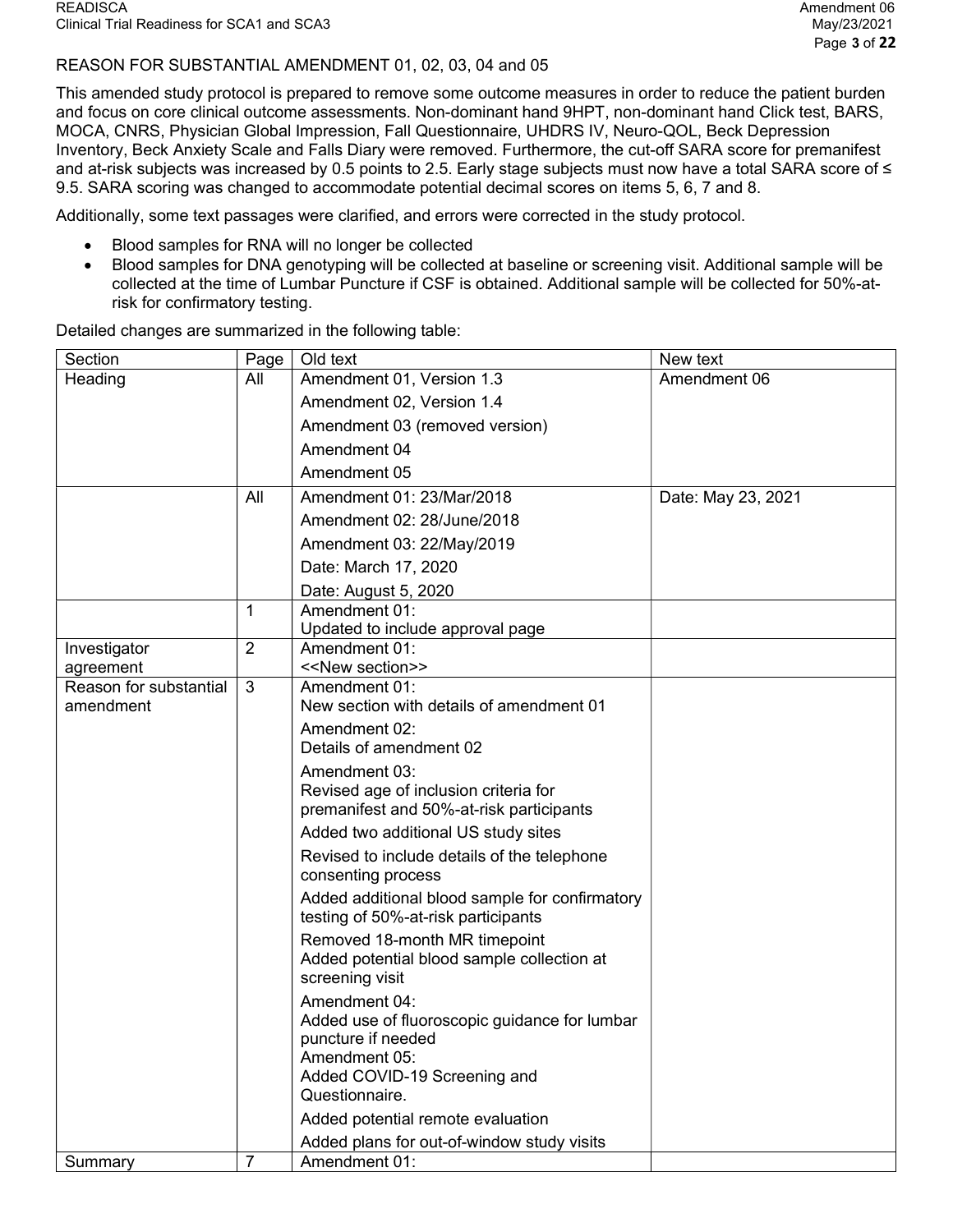|                           |    | < <new page="" protocol="" section="" summary="" with="">&gt;</new> |                           |
|---------------------------|----|---------------------------------------------------------------------|---------------------------|
|                           |    |                                                                     |                           |
|                           |    | Amendment 03:                                                       |                           |
|                           |    | Subjects of either sex, aged 18 to 65 with                          |                           |
|                           |    | presence of symptomatic ataxic disease with                         |                           |
|                           |    | definite molecular diagnosis of SCA1 or SCA3                        |                           |
|                           |    | in the subject or first degree relative or                          |                           |
|                           |    | Asymptomatic subjects of either sex aged 27                         |                           |
|                           |    | to 50 whose first-degree relative has a                             |                           |
|                           |    | molecular diagnosis of SCA1 or SCA3 or                              |                           |
|                           |    | Amendment 05:                                                       |                           |
|                           |    | Appr. 22 sites globally                                             |                           |
| Background and study      | 8  | Amendment 02:                                                       |                           |
| rationale                 |    | < <new advarra="" changed="" irb="" section,="" to="">&gt;</new>    |                           |
| US sites                  | 9  | Amendment 01:                                                       | Amendment 05:             |
|                           |    | Added: Veronica Santini, MD and Trevor                              | Removed Lauren Seeberger, |
|                           |    |                                                                     |                           |
|                           |    | Hawkins, MD                                                         | MD                        |
|                           |    | Removed: Drew Scott Kern, MD                                        |                           |
|                           |    | Amendment 02:                                                       |                           |
|                           |    | Removed: Baylor College of Medicine - Paolo                         |                           |
|                           |    | Moretti, MD, University of Texas Southwestern                       |                           |
|                           |    | (UTSW) - Pravin Khemani, MD                                         |                           |
|                           |    | Added: Laura Scorr, MD                                              |                           |
|                           |    |                                                                     |                           |
|                           |    | Amendment 03:                                                       |                           |
|                           |    | Added: Barrow Neurological Institute - Terry                        |                           |
|                           |    | Fife, MD, Jacinda Sampson, MD and                                   |                           |
|                           |    | University of Pennsylvania - Pedro Gonzalez-                        |                           |
|                           |    | Alegré, MD, PhD                                                     |                           |
|                           |    |                                                                     |                           |
|                           |    | Amendment 04:                                                       |                           |
|                           |    | Added: Ohio State University - Yasushi                              |                           |
|                           |    | Kisanuki, MD, FAAN and Sandra Kostyk, MD,                           |                           |
|                           |    | University of Iowa - Peggy C. Nopoulos, MD                          |                           |
|                           |    | and Annie Killoran, MD, MSc                                         |                           |
|                           |    |                                                                     |                           |
|                           |    | Amendment 05:                                                       |                           |
|                           |    | Removed: Barrow Neurological Institute -                            |                           |
|                           |    | Terry Fife, MD                                                      |                           |
|                           |    | Added: Peter Morrison, DO                                           |                           |
| <b>Study Population</b>   | 10 | Amendment 01:                                                       |                           |
|                           |    |                                                                     |                           |
|                           |    | Early-stage patients (3-9.5), Premanifest                           |                           |
|                           | 10 | carriers (0-2.5), 50%-at-risk subjects (0-2.5)                      |                           |
| Recruitment of            |    | Amendment 01:                                                       |                           |
| prospective study         |    | Subjects from remote locations will complete                        |                           |
| subjects in the current   |    | telephone consent process per GCP guidelines                        |                           |
| study                     |    | and HIPAA regulations. After which subject                          |                           |
|                           |    | information will be forwarded to HMRICC to                          |                           |
|                           |    | complete eligibility evaluations                                    |                           |
|                           |    | Amendment 02:                                                       |                           |
|                           |    | Replaced Houston Methodist Institute                                |                           |
|                           |    | Coordinating Center (HMRICC)                                        |                           |
|                           |    | Amendment 03:                                                       |                           |
|                           |    | Added CoRDS and ClinicalTrials.gov                                  |                           |
| <b>Inclusion Criteria</b> | 10 | Amendment 03:                                                       |                           |
| Table                     |    | Premanifest carriers: Age (years) 27-65                             |                           |
|                           |    |                                                                     |                           |
|                           |    | 50%-at-risk subjects: Age (years) 27-50                             |                           |
| Telephone consents        | 11 | Amendment 01:                                                       |                           |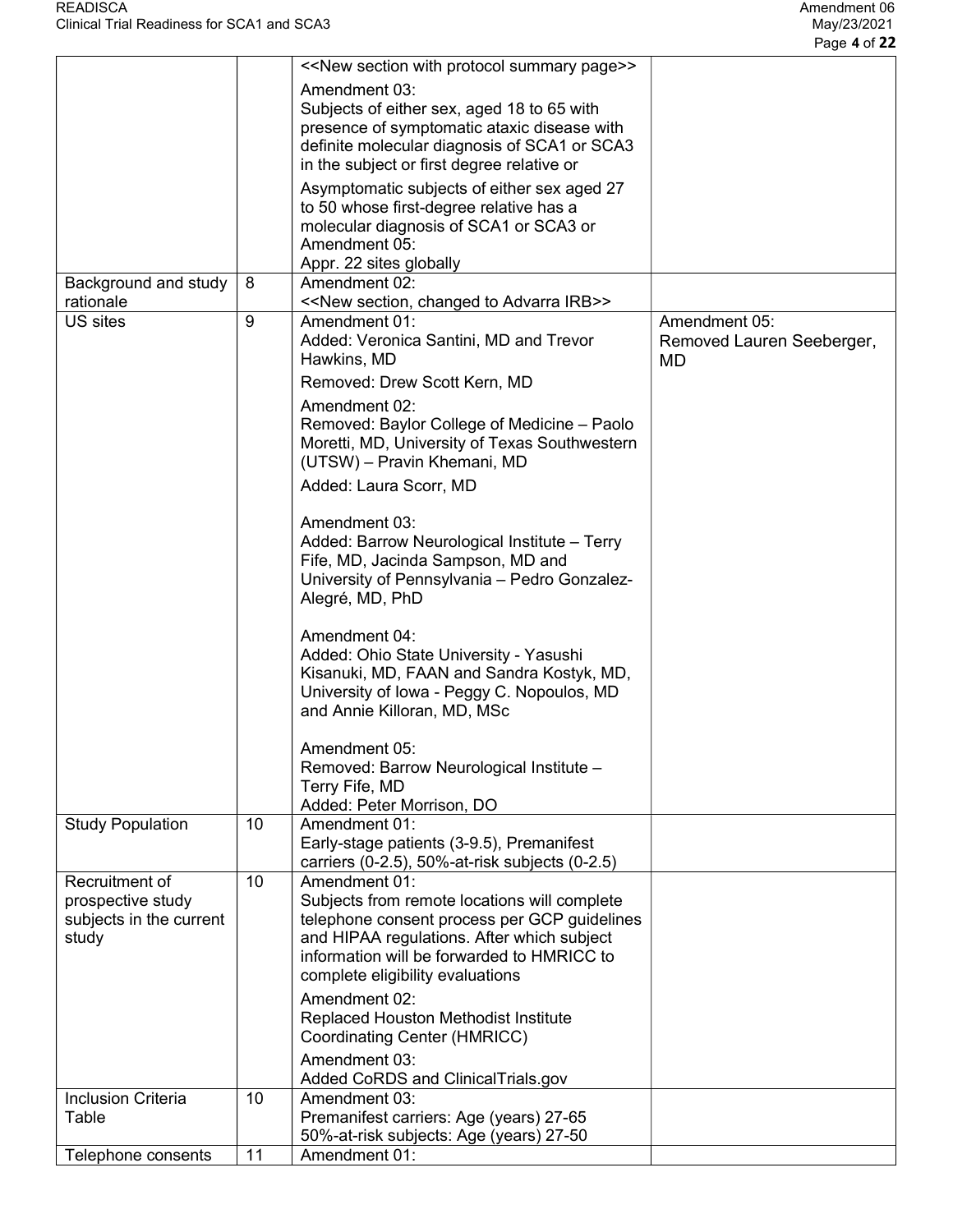|                                                                             |              | < <new section="">&gt;<br/>Amendment 03:<br/>Whenever possible, the informed consent<br/>process will be done in person. However, when<br/>the consent process cannot be reasonably<br/>conducted in person to support research<br/>related activities or preparatory work (as in the<br/>case of remote patients) a consent via<br/>telephone or comparable media may be<br/>deemed appropriate. The consent process will<br/>be documented, and accompanying signature<br/>pages will be sent via facsimile, email or<br/>certified mail as defined by ICH, GCP and<br/>applicable regulatory requirements. Further<br/>guidelines describing the phone consenting</new>                                                                                                                                                                                                                                                                                                                                                                                                                                                                                                                                                                                                                                                                                                                                                                                                 |                                                                                           |
|-----------------------------------------------------------------------------|--------------|----------------------------------------------------------------------------------------------------------------------------------------------------------------------------------------------------------------------------------------------------------------------------------------------------------------------------------------------------------------------------------------------------------------------------------------------------------------------------------------------------------------------------------------------------------------------------------------------------------------------------------------------------------------------------------------------------------------------------------------------------------------------------------------------------------------------------------------------------------------------------------------------------------------------------------------------------------------------------------------------------------------------------------------------------------------------------------------------------------------------------------------------------------------------------------------------------------------------------------------------------------------------------------------------------------------------------------------------------------------------------------------------------------------------------------------------------------------------------|-------------------------------------------------------------------------------------------|
|                                                                             |              | process will be clarified in the READISCA                                                                                                                                                                                                                                                                                                                                                                                                                                                                                                                                                                                                                                                                                                                                                                                                                                                                                                                                                                                                                                                                                                                                                                                                                                                                                                                                                                                                                                  |                                                                                           |
|                                                                             |              | operations manual                                                                                                                                                                                                                                                                                                                                                                                                                                                                                                                                                                                                                                                                                                                                                                                                                                                                                                                                                                                                                                                                                                                                                                                                                                                                                                                                                                                                                                                          |                                                                                           |
| Study visits                                                                | $11 -$<br>12 | Amendment 01:<br><b>Updated section</b><br>Amendment 02:<br>New section for videotaping the SARA and<br>storage on Box.com>><br>CSF with additional DNA and plasma collected<br>by US sites will be sent to National Institute of<br>Neurological Disorders and Stroke (NINDS)<br>biomarker repository (BioSEND) at the<br>University of Indiana. Lastly, whole blood will<br>be collected at the baseline visit for the<br>isolation of peripheral blood mononuclear cells.<br>The collected blood will be shipped to RUCDR,<br>the NINDS Human Cell and Data Repository at<br>Rutgers University.<br>Amendment 03:<br>Additional blood sample will be obtained from<br>50%-at-risk participants for confirmatory<br>molecular testing at the University of Utah.<br>Blood samples for DNA will be obtained from<br>all 200 enrolled subjects at the baseline visit,<br>while Plasma will be obtained annually at each<br>study visit. CSF will be obtained from those<br>who are willing to have a lumbar puncture (LP),<br>which will be performed according to the strict<br>SOPs (see supplemental materials) at 2 time<br>points from the baseline visit to the conclusion<br>of the study.<br>Amendment 04:<br>The lumbar puncture procedure would be<br>performed by experienced physician under<br>fluoroscopic guidance if needed.<br>Amendment 05:<br>Added COVID-19 screening and questionnaire<br>Added potential for completing some<br>evaluations remotely | Amendment 06:<br>Add SARA video access to<br>researchers of<br>neurodegenerative diseases |
|                                                                             |              |                                                                                                                                                                                                                                                                                                                                                                                                                                                                                                                                                                                                                                                                                                                                                                                                                                                                                                                                                                                                                                                                                                                                                                                                                                                                                                                                                                                                                                                                            |                                                                                           |
| <b>Study Visits Impacted</b><br>By COVID-19 Related<br><b>Site Closures</b> | 12           | Amendment 05:<br>< <new section="">&gt;</new>                                                                                                                                                                                                                                                                                                                                                                                                                                                                                                                                                                                                                                                                                                                                                                                                                                                                                                                                                                                                                                                                                                                                                                                                                                                                                                                                                                                                                              |                                                                                           |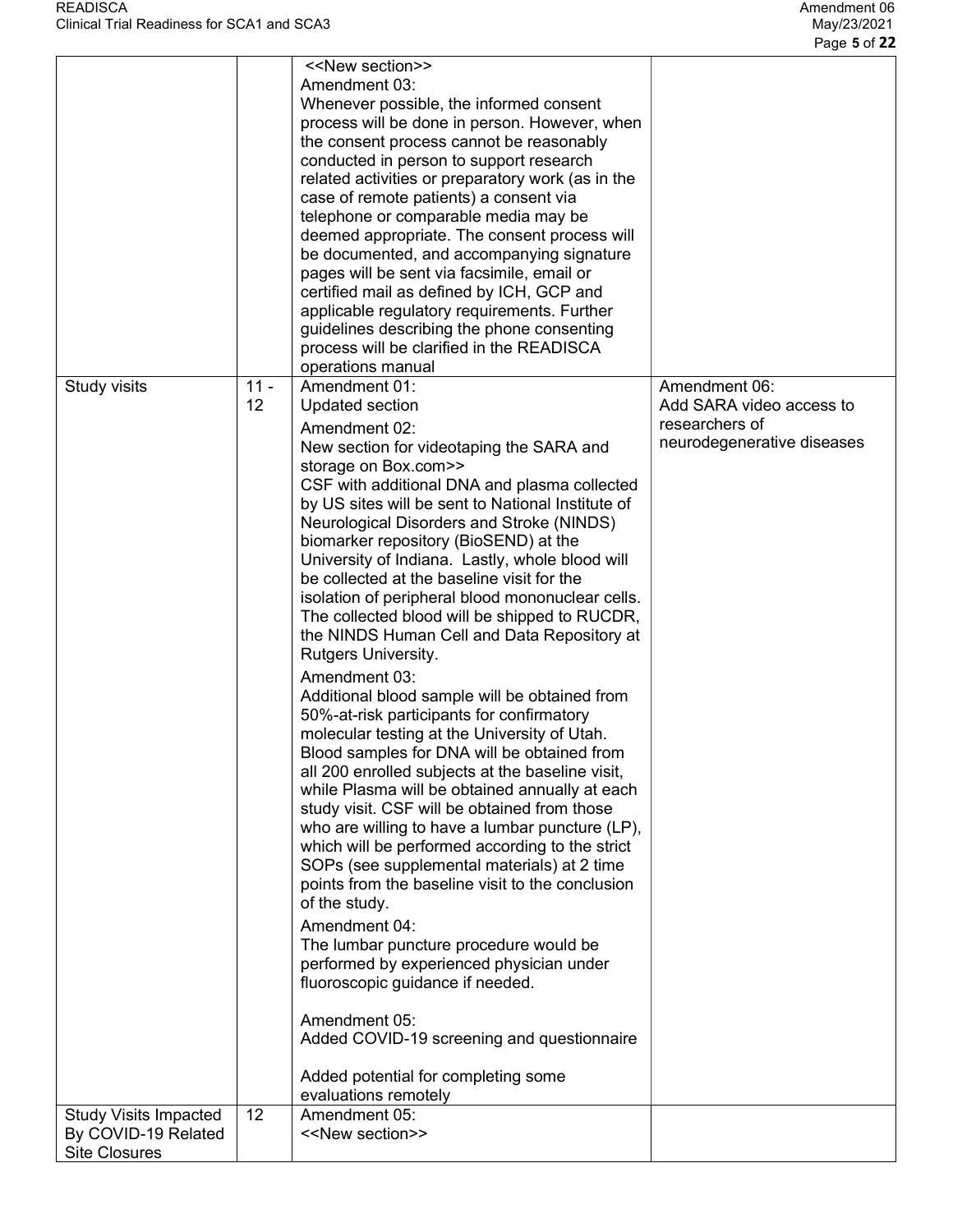| Data                       | $12 -$<br>13 | Amendment 02:<br>< <new section="">&gt;</new>                                                  |  |
|----------------------------|--------------|------------------------------------------------------------------------------------------------|--|
| <b>Rater Qualification</b> | 13           | Amendment 01:                                                                                  |  |
| and Certification          |              | < <new section="">&gt;</new>                                                                   |  |
|                            |              | Amendment 02:                                                                                  |  |
|                            |              | Removed central raters                                                                         |  |
| MR data acquisition:       | 13           | Amendment 01:                                                                                  |  |
| Study population           |              | < <new section="">&gt;</new>                                                                   |  |
|                            |              | Amendment 03:<br>Revised target age range for premanifest                                      |  |
|                            |              | carriers and 50%-at-risk participants to 27-50                                                 |  |
|                            |              | years to minimize the probability of including                                                 |  |
|                            |              | participants too far from disease onset and                                                    |  |
|                            |              | those who are highly unlikely to have an                                                       |  |
|                            | 13           | expansion of CAG repeats in SCA1 or SCA3.<br>Amendment 01:                                     |  |
| Study duration             |              | Added 3 time points for CSF collection                                                         |  |
|                            |              | Amendment 02:                                                                                  |  |
|                            |              | Blood samples for DNA will obtained from all                                                   |  |
|                            |              | 200 enrolled subjects at the baseline visits,                                                  |  |
|                            |              | while Plasma will be obtained annually at each<br>study visit. CSF will be obtained from those |  |
|                            |              | who are willing to have a lumbar puncture (LP),                                                |  |
|                            |              | which will be performed according to the strict                                                |  |
|                            |              | SOPs (see supplemental materials) at 2 time                                                    |  |
|                            |              | points from the baseline visit to the conclusion<br>of the study.                              |  |
|                            |              | All MR visits will include completion of SARA                                                  |  |
|                            |              | test prior to MR scan.                                                                         |  |
|                            |              | Three additional time points may be included in                                                |  |
|                            |              | the MR sub study to incorporate scans at 6<br>months, 18 months and 36 months.                 |  |
|                            |              | Amendment 03:                                                                                  |  |
|                            |              | Participants will be scanned (within ±2 weeks                                                  |  |
|                            |              | of the clinical study visit) at baseline, 6 month,                                             |  |
|                            |              | 12 month, 24 month and 36 month time points                                                    |  |
|                            |              | during the READISCA study period. All MR                                                       |  |
|                            |              | visits will include completion of SARA exam<br>prior to MR scan.                               |  |
| MR Inclusion and           | 13           | Amendment 02:                                                                                  |  |
| exclusion criteria         |              | Participating sites will notify HMRICC as soon                                                 |  |
|                            |              | as potential MR candidate has been identified.                                                 |  |
|                            |              | HMRICC will subsequently pre-screen                                                            |  |
|                            |              | candidates using attached script. Safety and<br>further screening evaluations will be remotely |  |
|                            |              | conducted by MR site where scanning will                                                       |  |
|                            |              | occur.                                                                                         |  |
| Table 4                    | 15           | Amendment 01 and 02:                                                                           |  |
|                            |              | Updated schedule of assessments                                                                |  |
|                            |              | Amendment 03:                                                                                  |  |
|                            |              | DNA sample may be collected at the screening<br>or baseline visit                              |  |
|                            |              | Amendment 05:                                                                                  |  |
|                            |              | <b>Added COVID-19 Questionnaire</b>                                                            |  |
| <b>Adverse Events and</b>  | 16           | Amendment 01:                                                                                  |  |
| Serious Adverse<br>Events  |              | < <new section="">&gt;</new>                                                                   |  |
|                            |              |                                                                                                |  |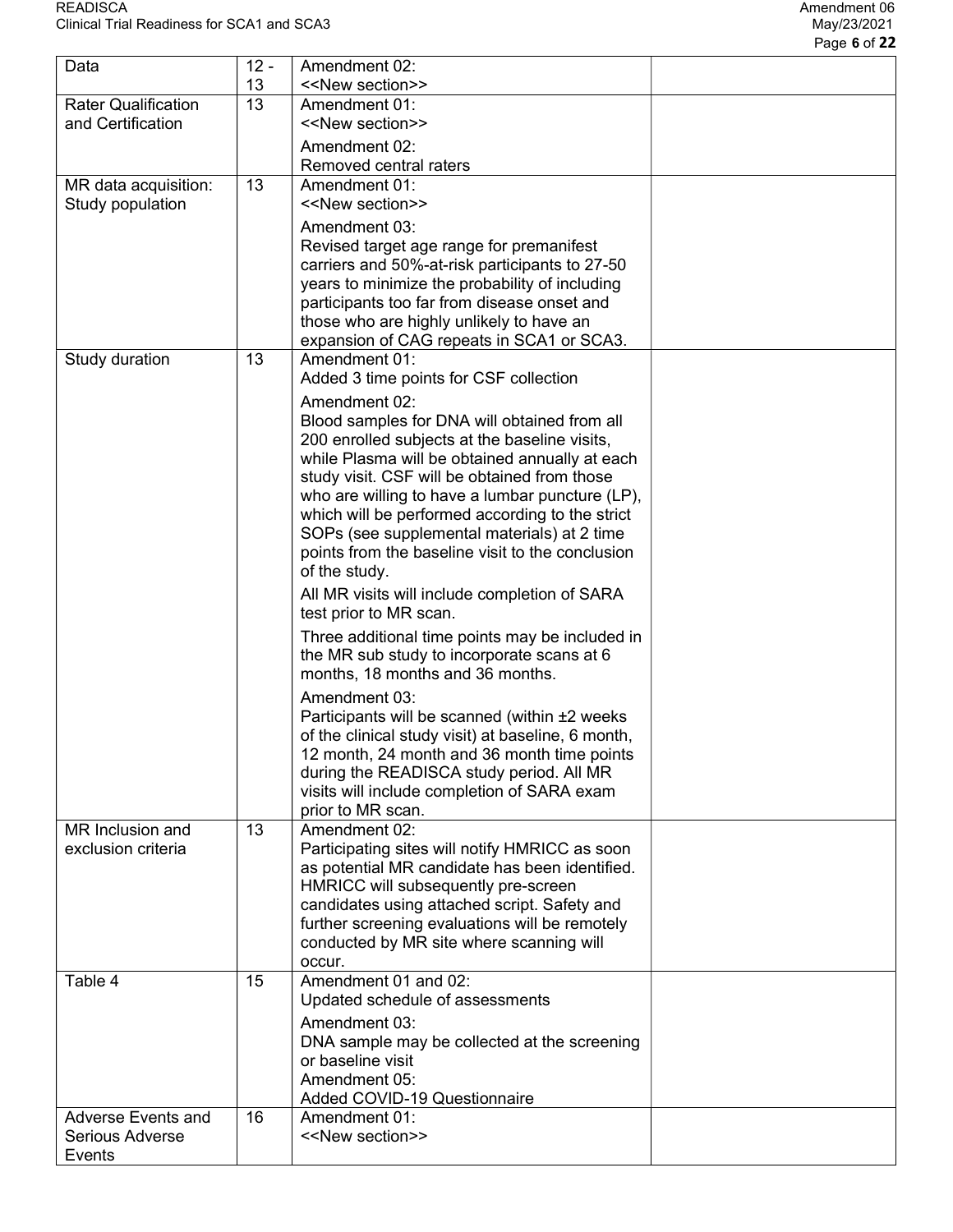|                                           |    |                                                                                                                                                                                                                                                                                                      | Page 7 of 22 |
|-------------------------------------------|----|------------------------------------------------------------------------------------------------------------------------------------------------------------------------------------------------------------------------------------------------------------------------------------------------------|--------------|
| Data Safety and<br><b>Monitoring Plan</b> | 18 | Amendment 01:<br>Robert Wilson, MD, PhD (University of<br>Pennsylvania) and Anhar Hassan, MD (Mayo<br>Clinic, Jacksonville) and John Caviness, MD<br>(Mayo Clinic, Arizona) serve as members of<br>the Data Safety Monitoring Committee.<br>Removed Zbigniew Wszolek, MD (Mayo Clinic,<br>Rochester) |              |
| Protocol deviation                        | 18 | Amendment 01:<br>< <new section="">&gt;<br/>Amendment 05:<br/>Allowance for delays caused by the COVID-19<br/>pandemic</new>                                                                                                                                                                         |              |
| Study Costs/<br>Compensation              | 19 | Amendment 03:<br>Added compensation for unsuccessful CSF<br>collection, if LP needle penetrates the skin.                                                                                                                                                                                            |              |
| Use of Data and/or<br>Samples             | 20 | Amendment 01:<br>< <new section="">&gt;</new>                                                                                                                                                                                                                                                        |              |
| <b>Ethical Conduct of the</b><br>Study    | 21 | Amendment 01:<br>< <new section="">&gt;</new>                                                                                                                                                                                                                                                        |              |
| <b>Clinical Trial</b><br>Registration     | 21 | Amendment 01:<br>< <new section="">&gt;</new>                                                                                                                                                                                                                                                        |              |
| Appendix                                  | 22 | Amendment 01:<br>< <new section="">&gt;</new>                                                                                                                                                                                                                                                        |              |

## **Summary**

| Funding: NIH PAR-16-020 Clinical Trial Readiness for Rare Neurological and Neuromuscular Diseases (U01)                                                                                                                                |                                                                                                                                                     |  |  |  |  |  |
|----------------------------------------------------------------------------------------------------------------------------------------------------------------------------------------------------------------------------------------|-----------------------------------------------------------------------------------------------------------------------------------------------------|--|--|--|--|--|
|                                                                                                                                                                                                                                        | <b>Title of Protocol:</b> Clinical Trial Readiness for SCA1 and SCA3 (READISCA)                                                                     |  |  |  |  |  |
| <b>Participant population:</b>                                                                                                                                                                                                         |                                                                                                                                                     |  |  |  |  |  |
| <b>Number of Participants:</b>                                                                                                                                                                                                         | <b>Number of sites:</b>                                                                                                                             |  |  |  |  |  |
| 170 for Year 1 and 200 for Years 2-5<br>Early stage Subjects: 60<br>$\bullet$<br>Premanifest mutation carriers: 60<br>$\bullet$<br>50%-at-Risk subjects: 60 <sup>*</sup><br>$\bullet$<br>Previously diagnosed early stage patients: 20 | Appr. 22 sites globally                                                                                                                             |  |  |  |  |  |
| <b>Duration of Study: Maximum 60 months</b>                                                                                                                                                                                            | <b>Study AIMS:</b>                                                                                                                                  |  |  |  |  |  |
|                                                                                                                                                                                                                                        | AIM1: To establish world's largest cohort of premanifest<br>and early-stage SCA1 and SCA3 individuals.                                              |  |  |  |  |  |
|                                                                                                                                                                                                                                        | AIM2: To validate MR morphological, biochemical<br>(MRS), and functional (resting-state fMRI) biomarkers<br>in premanifest and early SCA1 and SCA3. |  |  |  |  |  |
|                                                                                                                                                                                                                                        | AIM3: To adapt recent developments on statistical<br>design and analysis of small population trials to SCAs.                                        |  |  |  |  |  |

# Main Criteria for Inclusion\*:

- 1) Signed informed consent (no study-related procedures may be performed before the subject has signed the consent form)
- 2) Subjects of either sex, aged 18 to 65 with presence of symptomatic ataxic disease with definite molecular diagnosis of SCA1 or SCA3 in the subject or first degree relative or
- 3) Subjects with definite molecular diagnosis of SCA1 or SCA3 or
- 4) Asymptomatic subjects of either sex, aged 27 to 50 whose first-degree relative has a molecular diagnosis of SCA1 or SCA3 or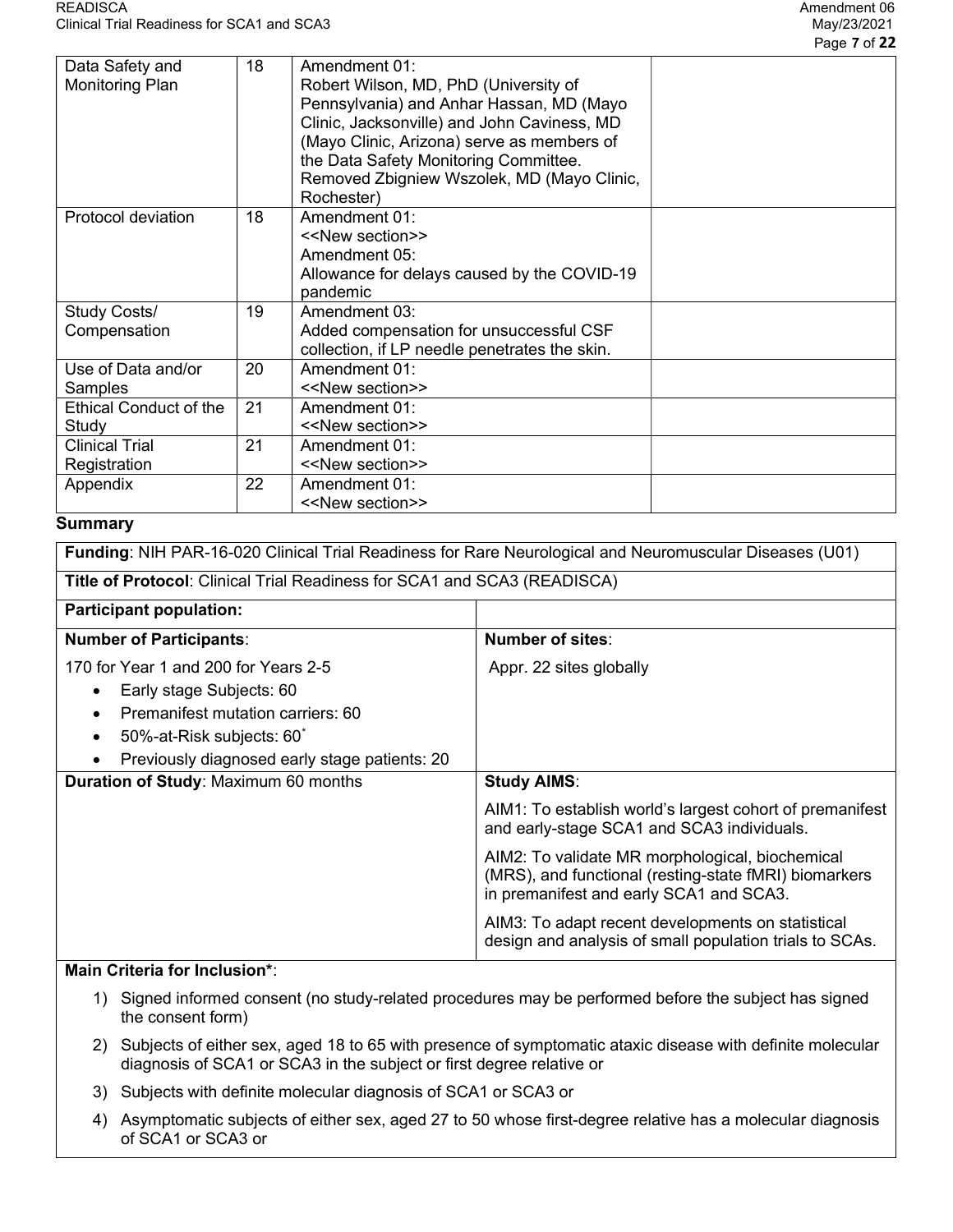- 5) Subjects of age >18 with previous diagnosis of early stage SCA1 and SCA3
- 6) Subjects capable of understanding and complying with protocol requirements
- 7) No changes in physical/occupational therapy status within two months prior to enrolment

#### Main Criteria for Exclusion:

- 1. Subjects currently receiving or having received within 2 months prior to enrolment into this study, any investigational drug
- 2. Subjects who do not wish to or cannot comply with study procedures
- 3. Genotype consistent with other inherited ataxias
- 4. Changes in coordinative physical and occupational therapy for ataxia 2 months prior to study participation
- 5. Concomitant disorder(s) or condition(s) that affects assessment of ataxia or severity of ataxia during this study
- 6. AIM 2 exclusion criteria also includes the following: Inability to undergo MRI scanning, Weight over 300lbs, Presence of structural abnormalities such as subdural hematoma or primary or metastatic neoplasms, concurrent illnesses or treatment interfering with cognitive function such as stroke or normal pressure hydrocephalus

\* We expect approximately 50% of these subjects will be tested negative for SCA1 and SCA3, and they will serve as controls. If we do not have 30 control subjects, we will recruit additional asymptomatic subjects who are of either sex aged 18 to 65 with neither SCA1 nor SCA3 mutations to serve as additional controls. Exclusion criteria described above also applies to control subjects.

## Introduction

#### Background and study rationale

Spinocerebellar Ataxias (SCAs) are a group of rare, inherited diseases (affected population fewer than 200,000 people in the United States [US]) involving progressive cerebellar degeneration, leading to devastating disability and, eventually, death. SCA type 1 (SCA1) has shown the fastest progression rate among common SCAs, and SCA3 has the highest prevalence in most parts of the world, including the US and Europe. These characteristics make SCA1 and SCA3 attractive SCAs for future clinical trials of disease-modifying treatments. Furthermore, SCA1 and SCA3 are caused by an expansion of polyglutamine-coding CAG repeats in their respective disease-causing genes, similar to other SCAs and Huntington's disease, in which common, pathogenic mechanisms have been extensively studied. While there are no efficacious treatments at present, promising disease-modifying drugs are being developed, based on excellent scientific premise. These include: (1) MSK1 inhibitors intervene in a SCA1-specific pathogenic pathway; (2) citalopram, a widely used antidepressant, for SCA3; and (3) inhibitory RNA reagents that are designed to decrease the levels of SCA1- and SCA3-disease causing proteins, ATXN1 or ATXN3, respectively. These drugs were all identified by either unbiased screenings or by focusing on upstream targets and reduce the levels of ATXN1 or ATXN3 in disease models. Envisioning clinical trials to test efficacy of these candidate drugs, we identified currently existing gaps in clinical trial readiness, which include a lack of power, based on the anticipated effect size of candidate drugs and the currently available small cohort size of SCA1 and SCA3 subjects. We also became aware of the lack of robust biomarkers of disease-modifying therapeutic efficacy. Furthermore, we recognized that early interventions are essential for increasing the probability of efficacy of disease-modifying drugs. Finally, due to limitations in the cohort size, drugs' effect size, and responsiveness of currently available clinical outcome assessment (COA) measures, we noted that we need to adapt emerging statistical designs and analyses for clinical trials with small sample sizes to conduct SCA1 and SCA3 trials. To fill these gaps, we propose three Aims in close collaborations between US and European SCA consortia:

#### Aim 1. To establish the world's largest cohorts of premanifest and early-stage SCA1 and SCA3 individuals by combining and expanding existing cohorts, COA data, and biofluid samples (blood and cerebrospinal fluid) from US and Europe.

 Aim 2. To validate MR morphological (Volumetry/voxel based morphometry/diffusion), biochemical (MRS), and functional (resting-state fMRI) biomarkers in premanifest and early SCA1 and SCA3.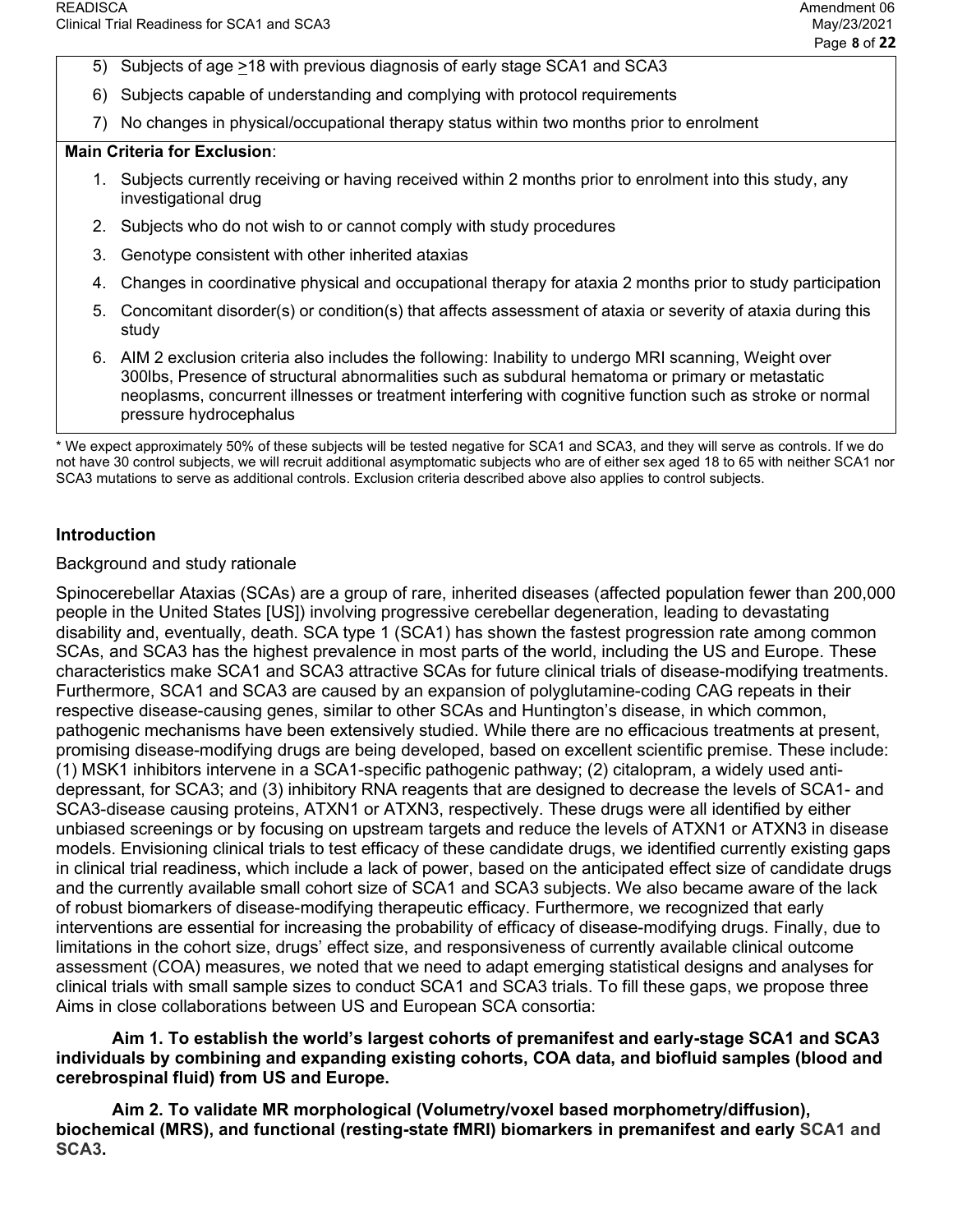# Aim 3. To adapt recent developments on statistical design and analysis of small population trials to SCAs.

This international, multi-site effort will enable trials of disease-modifying therapies for SCA1 and SCA3 within 5 years, by generating a well-characterized (demographic, genetic, COA, and biomarker) early-stage cohort and establishing multi-modal criteria for patient stratification to enable highly efficient and robust trial designs. For this study, we intend to use a **Central Institutional Review Board (IRB)** for which Advarra IRB will be the IRB of Record. The Houston Methodist Research Institute has an ongoing contractual agreement with Advarra IRB.

## Study Design:

Aim 1. Organize the world's largest cohorts of patients with these SCAs by combining available cohort from both sides of the Atlantic, focusing on preclinical mutation carriers and early-stage patients who carry the SCA1 or SCA3 CAG repeat expansion.

## Participating Study Consortia in Aim 1:

The US sites mostly consist of the Clinical Research Consortium for Study of Cerebellar Ataxias (CRC-SCA), which has collected longitudinal clinical data from SCA patients, using NIH funding (RC1 NS068897, PI: Ashizawa) from 2009 to 2012 and has been continuing the effort with recent reinvigoration by a National Ataxia Foundation (NAF) grant (PI: Paulson). The two European sites, headed by Dr. Thomas Klockgether (the German Center for Neurodegenerative Diseases [DZNE], Hospital University of Bonn, Bonn, Germany) and Dr. Alexandra Durr (Brain & Spine Institute [ICM], Hôpital Pitié Salpêtrière, Paris, France), are headquarters of European consortia for clinical studies of SCAs. Dr. Klockgether is a leader of the European Ataxia Study Group (EASG), which has conducted the EUROSCA natural history study of patients with SCA1, SCA2, SCA3 and SCA6, and the RISCA study to characterize carriers of gene mutations of these SCAs. Dr. Klockgether is currently conducting the European SCA3/Machado-Joseph Disease Initiative (ESMI), funded by the Joint Programme – Neurodegenerative Disease Research (JPND). Dr. Durr leads the Spastic Paraplegia and Ataxia Network (SPATAX), another major consortium primarily based in France. These European studies have utilized COA measures, most of which are identical to those used by the CRC-SCA and those used in the proposed study. Sites and investigators of these consortia are shown below. However, the data from previous studies have already been compiled within the CRC-SCA database at UCLA and within the DZNE database at the University Hospital Bonn. Drs. Klockgether and Perlman (UCLA) will exchange their datasets for joint analyses of disease progression data and other clinical characteristics. The clinical study data and the US and European imaging data will be archived in the NIMH Data Archive (NDA).

# US sites:

- Columbia University Sheng Han Kuo, MD
- Emory University George Wilmot, MD, PhD and Laura Scorr, MD
- Houston Methodist Research Institute Tetsuo Ashizawa, MD
- Johns Hopkins University Liana Rosenthal, MD and Chiadi Onyike, MD
- Harvard University/Massachusetts General Hospital Jeremy Schmahmann, MD, PhD
- Northwestern University Puneet Opal, MD, PhD
- Ohio State University Yasushi Kisanuki, MD, FAAN and Sandra Kostyk, MD
- Stanford University Sharon Sha, MD and Veronica Santini, MD and Jacinda Sampson, MD
- University of Alabama Birmingham Talene Yacoubian, MD, PhD and Marissa Dean, MD
- University of California Los Angeles Susan Perlman, MD
- University of California San Francisco Michael Geschwind, MD, PhD and Alexandra Nelson, MD, PhD
- University of Colorado –Trevor Hawkins, MD
- University of Chicago Christopher Gomez, MD, PhD
- University of Florida SH Subramony, MD
- University of Iowa Peggy C. Nopoulos, MD and Annie Killoran, MD, MSc
- University of Michigan Henry Paulson, MD, PhD and Vikram Shakkottai, MD, PhD
- University of Minnesota Khalaf Bushara, MD
- University of Pennsylvania Pedro Gonzalez-Alegré, MD, PhD
- University of Rochester Medical Center Peter Morrison, DO and Alexander Paciorkowski, MD
- University of South Florida Theresa Zesiewicz, MD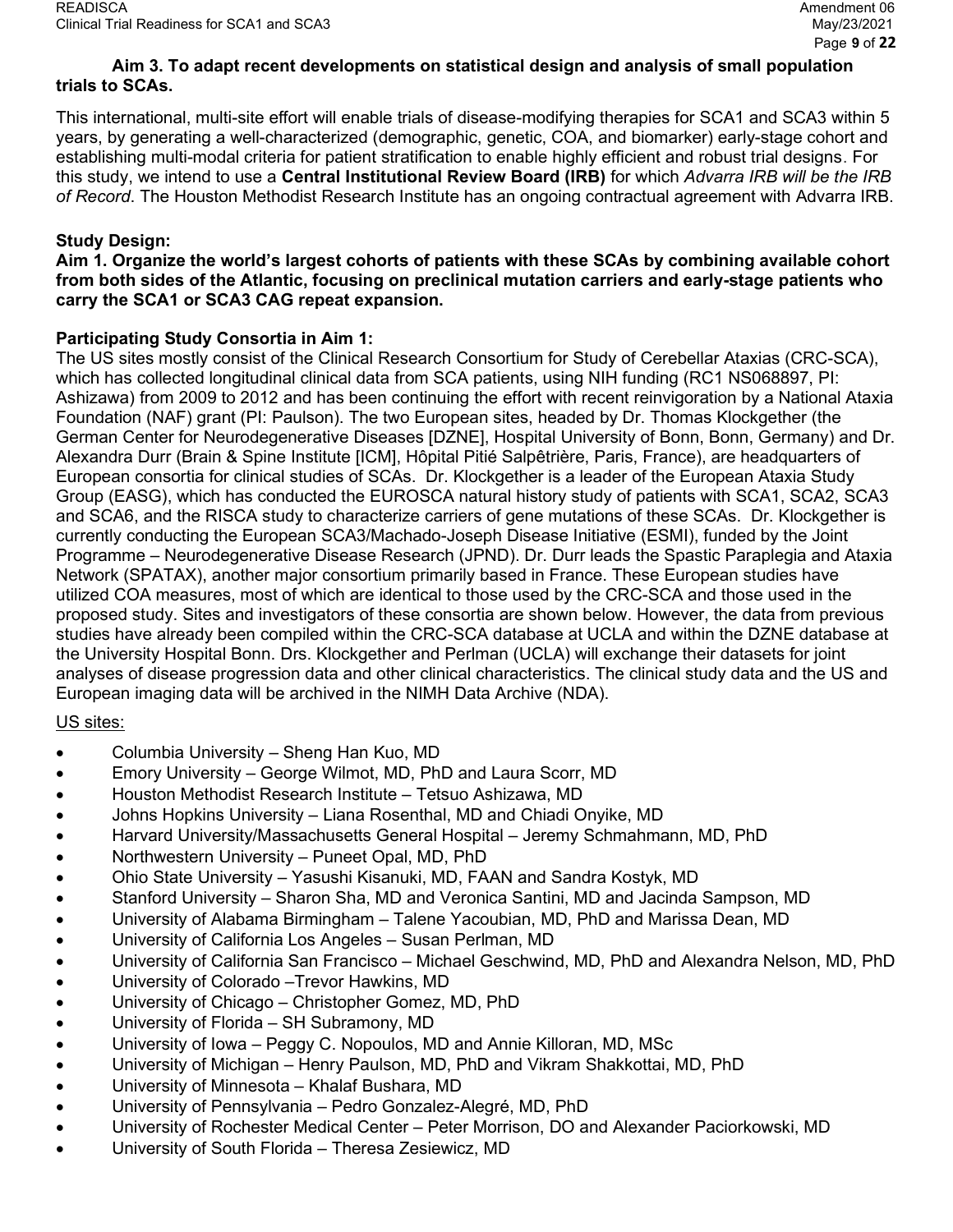University of Utah – Stefan Pulst, MD, PhD

## European sites:

- German Center for Neurodegenerative Diseases (DZNE)/ University Hospital of Bonn, Bonn, Germany – Thomas Klockgether, MD
- ICM (Brain and Spine Institute) /Hôpital Pitié Salpêtrière, Paris, France Alexandra Durr, MD, PhD

## Comparing Available Datasets from US and Europe:

The exchange of datasets between the European consortia and the CRC-SCA will involve only de-identified data. The CRC-SCA data have been shared with outside investigators, under guidance by the NIH data sharing policy. The joint US-European team of statisticians will compare the de-identified datasets, including demographics, such as age at baseline, age at onset, mode of onset (the first symptom), duration of disease, gender of transmitting parent, race, ethnicity, nationality, and the region of residence. The team will also compare results of COA measures of ataxia at the baseline visit, including the Scale for Assessment and Rating of Ataxia (SARA) scores, timed motor performance measures, such as the Timed 8-Meter Walk (T25FW) and the 9-Hole Peg Test (9HPT), the number of non-ataxia movement disorders, the Unified Huntington Disease Rating Scale IV (UHDRS-IV; for activity of daily living), EQ-5D (patient-reported quality of life), the Montreal Cognitive Assessment (MOCA), Beck's Depression/Anxiety Index, and the Functional Staging for Ataxia. Genotypes will be also analyzed for correlations with the age at onset and other clinical data. The joint team will determine whether the US and European datasets can be combined as a single cohort. Data transfer and sharing will be done in compliance with the EU General Data Protection Regulation (GDPR) and NIH Data Sharing Policy. De-identified data from US and European participants will be combined in Paris, where Dr. Tezenas du Montcel will perform the primary statistical analysis and share the statistical outcome with US statisticians and then report to the Steering Committee.

## Prospective Data Collection:

## Study population:

We plan to enroll a total of 200 subjects, including 60 early-stage patients (SARA total score 3-9.5), 60 premanifest gene mutation carriers (SARA total score 0-2.5), 60 50%-at-risk subjects (SARA total score 0-2.5), and 20 patients, who had a SARA total score <10 during the previous (2009-2012) natural history study. Confirmatory genotyping for SCA1 and SCA3 will be performed on blood samples obtained at the baseline visit. For 50%-at-risk subjects, genotyping results will be released to the subject's designated physician or genetic counselor after a release of information form has been signed. We strongly recommend genetic counseling for the disclosure of DNA results. We expect that the SCA1-to-SCA3 enrollment ratio will be approximately 1 to 2 in the US and 1 to 1.2 in Europe, based on the previous studies. We anticipate <5% attrition rate and plan to replace subjects, who drop out, with new subjects. The low attrition rate is expected because study subjects have mild or no disability and low mortality. During the study, there will be individuals who will phenoconvert and some subjects who will want to know the DNA testing results. Subjects who become clinically ataxic will be categorized in the phenoconversion group. Asymptomatic subjects, who receive positive DNA results, will be included in the premanifest carrier group. Prospective data will be categorized at the end of the study into five groups: (1) premanifest carriers whose SARA total score remain in the 0-2.5 range; (2) mildly affected early-stage patients who had an initial SARA total score 3-9.5, which may increase in subsequent years; (3) premanifest participants who phenoconvert during the study period with a SARA total score increase from the 0-2.5 range to ≥3; (4) SCA1 and SCA3 patients who had a SARA total score <10 during the 2009-2012 CRC-SCA natural history study (or during the ESMI, SPATAX or EUROSCA studies) who may have higher SARA scores during this study; and (5) gene mutation negative controls. Their annual disease progression will be characterized by statistical analyses of annual changes of COA measures, with the SARA total score as the primary outcome measure.

## **Study duration: Five years**

## Recruitment of prospective study subjects:

We will recruit subjects from clinics of the US and European institutions participating in this project. The NAF, Coordination of Rare Diseases (CoRDS), ClinicalTrials.gov and local ataxia patient support groups in the US and Europe will help the recruitment by referring potentially eligible subjects to these clinics. Participation in the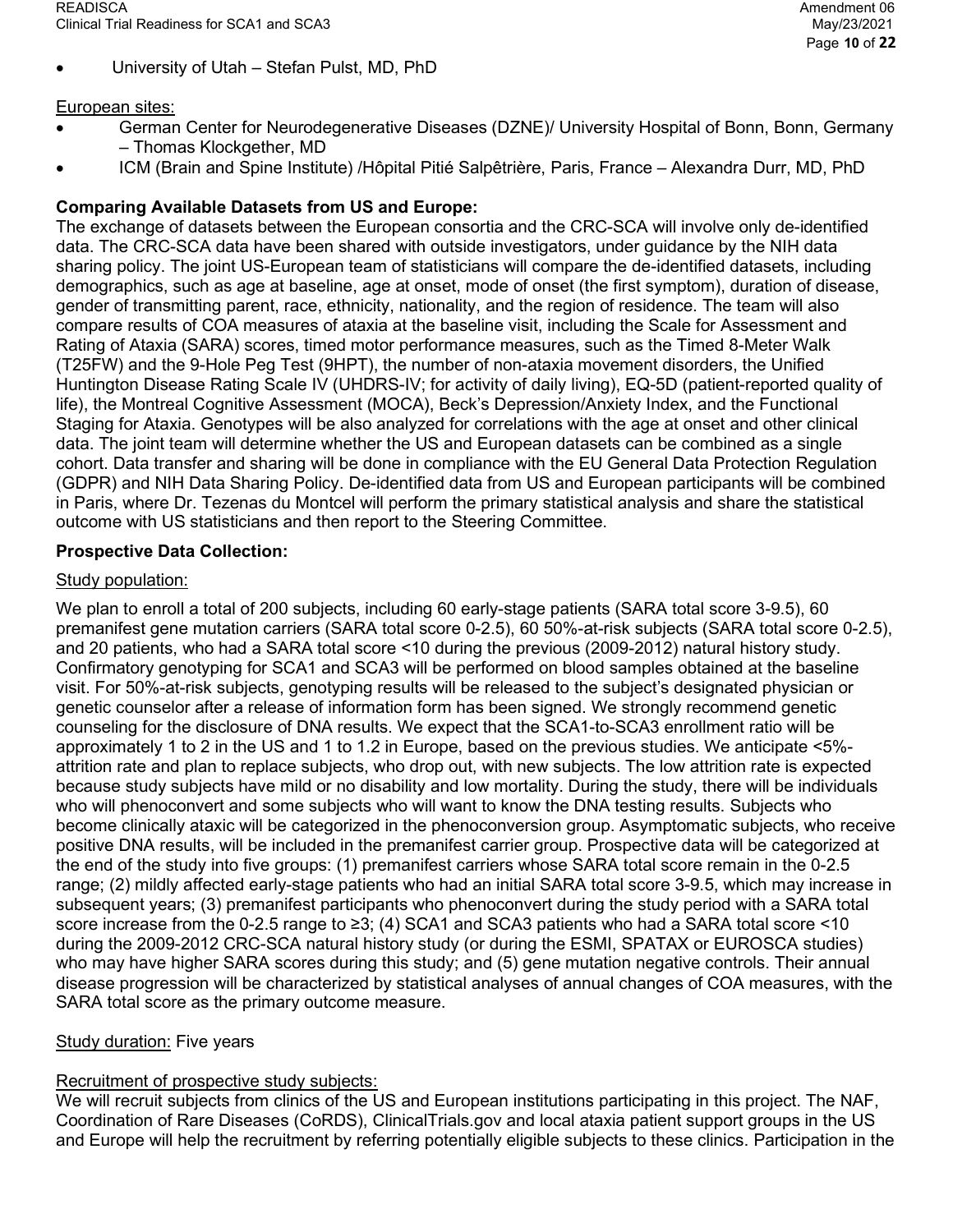study will also be solicited from members of patient support networks and registries, including the National Ataxia Patient Registry, RISCA Registry, and SPATAX Registry.

| <b>Inclusion Criteria</b>                  |        |                                                                 |                |                            |                                                                       |
|--------------------------------------------|--------|-----------------------------------------------------------------|----------------|----------------------------|-----------------------------------------------------------------------|
| <b>Study population</b><br>category        | N      | <b>Genetic diagnosis</b><br>of SCA1/SCA3                        | Age<br>(years) | <b>SARA</b><br>total score | Gait                                                                  |
| <b>Early-stage patients</b>                | 60     | (+) in the subject <u>or</u><br>1 <sup>st</sup> degree relative | 18-65          | $3 - 9.5$                  | Ambulate without an<br>assisting device (SARA<br>$g$ ait subscore <5) |
| <b>Premanifest carriers</b>                | 60     | $(+)$ in the subject                                            | $27 - 65$      | $0 - 2.5$                  | Within the normal range                                               |
| 50%-at-risk subjects                       | 60     | Unknown and<br>(+) in 1 <sup>st</sup> degree<br>relative        | 27-50          | $0 - 2.5$                  | Within the normal range                                               |
| <b>Previously early-</b><br>stage patients | 20     | $(+)$ in the subject                                            | Any<br>age     | $<$ 10 in<br>2009-2012     | Any state                                                             |
| <b>Additional controls</b>                 | needed | (-) in the subject                                              | 18-65          | $0 - 2.5$                  | Within the normal range                                               |
| Evelucion critoria (at loget one)          |        |                                                                 |                |                            |                                                                       |

#### Exclusion criteria (at least one)

- Known genotype consistent with other inherited ataxias
- Concomitant disorder(s) that affects assessment of ataxia or severity of ataxia during this study
- Investigational drugs taken in 2 months prior to participation in this study
- Changes in coordinative physical and occupational therapy for ataxia in 2 months prior to study entry Unwillingness to provide a DNA sample at the enrollment in this study

At the participating clinics, these subjects will be screened with the inclusion and exclusion criteria (see above), and those who are eligible will be enrolled in the longitudinal study, where subjects will be evaluated annually according to the READISCA protocol (see supplemental materials). Controls will mainly consist of at-risk persons with no SCA gene mutations, and if necessary, we will recruit additional control subjects from spouses and other relatives, who are known to have no SCA mutations. Whenever possible, the informed consent process will be done in person. However, when the consent process cannot be reasonably conducted in person to support research related activities or preparatory work (as in the case of remote patients) a consent via telephone or comparable media may be deemed appropriate. The consent process will be documented, and accompanying signature pages will be sent via facsimile, email or certified mail as defined by ICH, GCP and applicable regulatory requirements. Further guidelines describing the phone consenting process will be clarified in the READISCA operations manual. If participant meets eligibility criteria for MR enrollment, travel arrangements will be made on behalf of remote participants to one of the recruiting sites in the US to complete baseline evaluations.

Any recruitment materials (such as radio/newspaper/television/internet advertisements, posters, flyers, telephone scripts and letters) used for this study must be approved by central IRB prior to use during this study.

|  |                                |  | ∣ Ann                              |
|--|--------------------------------|--|------------------------------------|
|  | 'Year1 Year2 Year3 Year4 Year5 |  | $\sim$ $\sim$ $\sim$ $\sim$ $\sim$ |

Table 3. Estimated enrollments for clinical evaluation of study subjects.

| <sup>2</sup> Total | 170                 | 200               | 200               | 200    | 2003   |
|--------------------|---------------------|-------------------|-------------------|--------|--------|
| Enrolled in Year 5 |                     |                   |                   |        | 9      |
| Enrolled in Year 4 |                     |                   |                   | 10     | 10     |
| Enrolled in Year 3 |                     |                   | 11                | 10     | 10     |
| Enrolled in Year 2 |                     | 38                | 36                | 34     | 33     |
| Enrolled in Year 1 | 170                 | 162               | 153               | 146    | 138    |
|                    | <sup>1</sup> Year 1 | Year <sub>2</sub> | Year <sub>3</sub> | Year 4 | Year 5 |

1We anticipate <5% annual attrition rate (shown are figures based on 5%).

<sup>2</sup>We intend to maintain the total number of visits at 200 every year.

<sup>3</sup>We intend to follow these subjects beyond Year 5 with a limited battery of COA measures.

ual follow up-visits will occur within ±4 weeks of anniversary dates of the baseline visit. We anticipate an attrition rate of <5% per year and plan to replace subjects who drop out with new subjects as shown in the table. The low expected attrition rate is based on the fact that the study subjects are either in early stage or premanifest stage of the disease and unlikely to miss the scheduled visits due to disability, death, or financial reasons.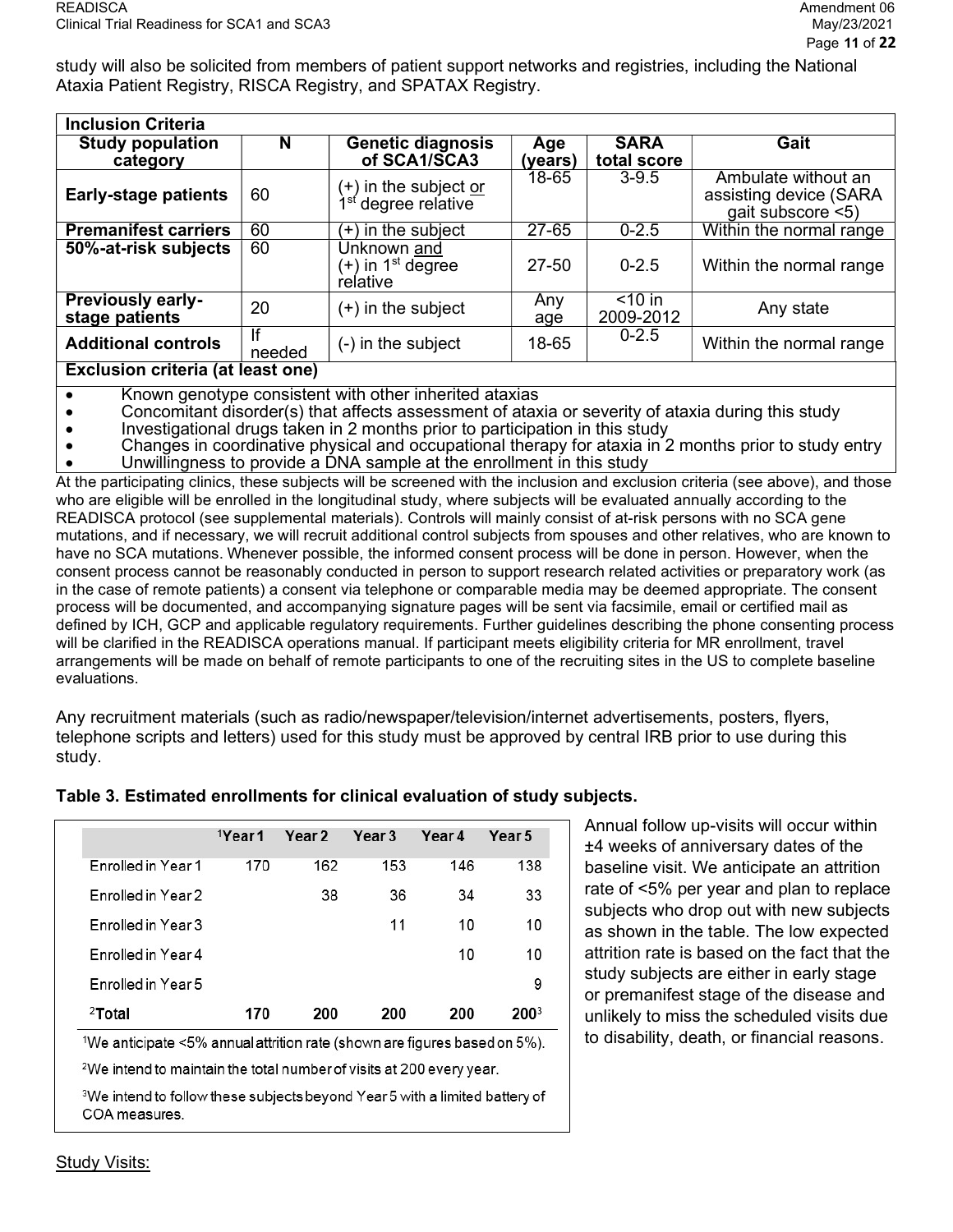READISCA Amendment 06 Clinical Trial Readiness for SCA1 and SCA3 May/23/2021

All subjects will undergo the same baseline and annual follow-up visits, which include many components of the CRC-SCA protocol developed based on the battery of tests described in our earlier papers. Briefly, the protocol of clinical evaluation includes: (1) detailed history including demographics, the age of ataxia onset, concomitant medications, and procedures; (2) physical assessment including vital signs, anthropometry; (3) performancebased COA measures, including SARA (videotaped), T25FW (T8MW), Cerebellar Cognitive Affective Syndrome Scale (CCAS Scale); (4) Composite Cerebellar Functional Scale (CCFS) which includes the 9HPT and the click test; (5) COA measures based on physicians observations, such as Inventory of Non-Ataxia Signs (INAS), Functional Staging; and (6) other assessments including self-reported outcome measures, such as Patient Global Impression, EQ-5D, PHQ9, Friedreich Ataxia Activity of Daily Living (FA-ADL), and Fatigue Severity Scale. All SARA exams will be videotaped using specified camera equipment to be provided to each site. SARA videos recorded on site will be uploaded to a cloud storage website at Box.com. HMRICC has an existing business associate agreement with Box.com which will allow transfer of PHI from the covered entity to the business associate in compliance with HIPAA and HITECH regulations. Additionally, permissions are configured in such a way that links cannot be shared with persons outside the consortium. Once videos have been uploaded to Box.com downloading and editing capability will be restricted to the HMRICC. Furthermore, levels of access will be customized to individual site needs, such that viewing access is restricted to only videos uploaded by respective sites. Face recognizable video containing PHI will be restricted to local research site, HMRICC, central raters and researchers of neurodegenerative diseases.

Estimated time for these assessments is 2 hours.

Efforts must be made to complete in person evaluations whenever possible, however a subset of the clinical evaluations may be collected remotely as needed. Any remote evaluations must be completed within +/- 24 hours of the face-to-face evaluations. These evaluations must be completed with study personnel via a secure, HIPPA compliant video conference platform. Remote assessments completed alone, without accompanying inperson assessments will not meet the criteria for a study visit.

| <b>Evaluations Which Must Be Face-to-Face</b> | <b>Evaluations Which May Be Remote</b>         |
|-----------------------------------------------|------------------------------------------------|
| <b>Eligibility Criteria</b>                   | <b>Family History</b>                          |
| <b>General Physical Assessments</b>           | Demographics                                   |
| <b>SARA</b>                                   | Age of Ataxia Onset                            |
| Timed Tests (T25FW)                           | <b>Concomitant Medications</b>                 |
| <b>CCFS</b>                                   | <b>Therapy Review</b>                          |
| <b>CCAS</b>                                   | <b>General Medical History</b>                 |
| <b>INAS</b>                                   | <b>Patient Global Impression</b>               |
| <b>Functional Staging</b>                     | EQ-5D                                          |
| Category of Participant at Current Visit      | PHQ <sub>9</sub>                               |
|                                               | <b>Fatigue Severity Scale</b>                  |
|                                               | Friedreich's Ataxia Activities of Daily Living |
|                                               | <b>COVID-19 Questionnaire</b>                  |

Blood samples for DNA will be obtained from all 200 enrolled subjects while Plasma will be obtained annually at each study visit. Additional blood sample will be obtained from 50%-at-risk participants for confirmatory molecular testing at the University of Utah. Cerebrospinal fluid (CSF) will be obtained from those who are willing to have a lumbar puncture (LP), which will be performed according to the strict SOPs (see supplemental materials) at up to 2 time points from the baseline visit to the conclusion of the study. The lumbar puncture procedure would be performed by experienced physician under fluoroscopic guidance if needed. If participant declines CSF collection at baseline visit, the participant will be allowed to continue participating in the study. Please note that additional blood samples for DNA banking (DNA<sub>LP</sub> samples) will be obtained from all who consent to have LPs. This collection can be done at either of the LP procedure timepoints.

Baseline DNA samples from the US will be sent to the University of Utah, while European samples will be stored by DZNE (Bonn) and SPATAX (Paris). To ensure assay uniformity, aliquots of European Baseline DNA samples will be tested in year 5 at UTAH. CSF, plasma and LP DNA samples collected by US sites will be sent to National Institute of Neurological Disorders and Stroke (NINDS) biomarker repository (BioSEND) at the University of Indiana. Lastly, whole blood will be collected at the baseline visit for the isolation of peripheral blood mononuclear cells. The collected blood will be shipped to RUCDR Infinite Biologics, the NINDS Human Cell and Data Repository at Rutgers University.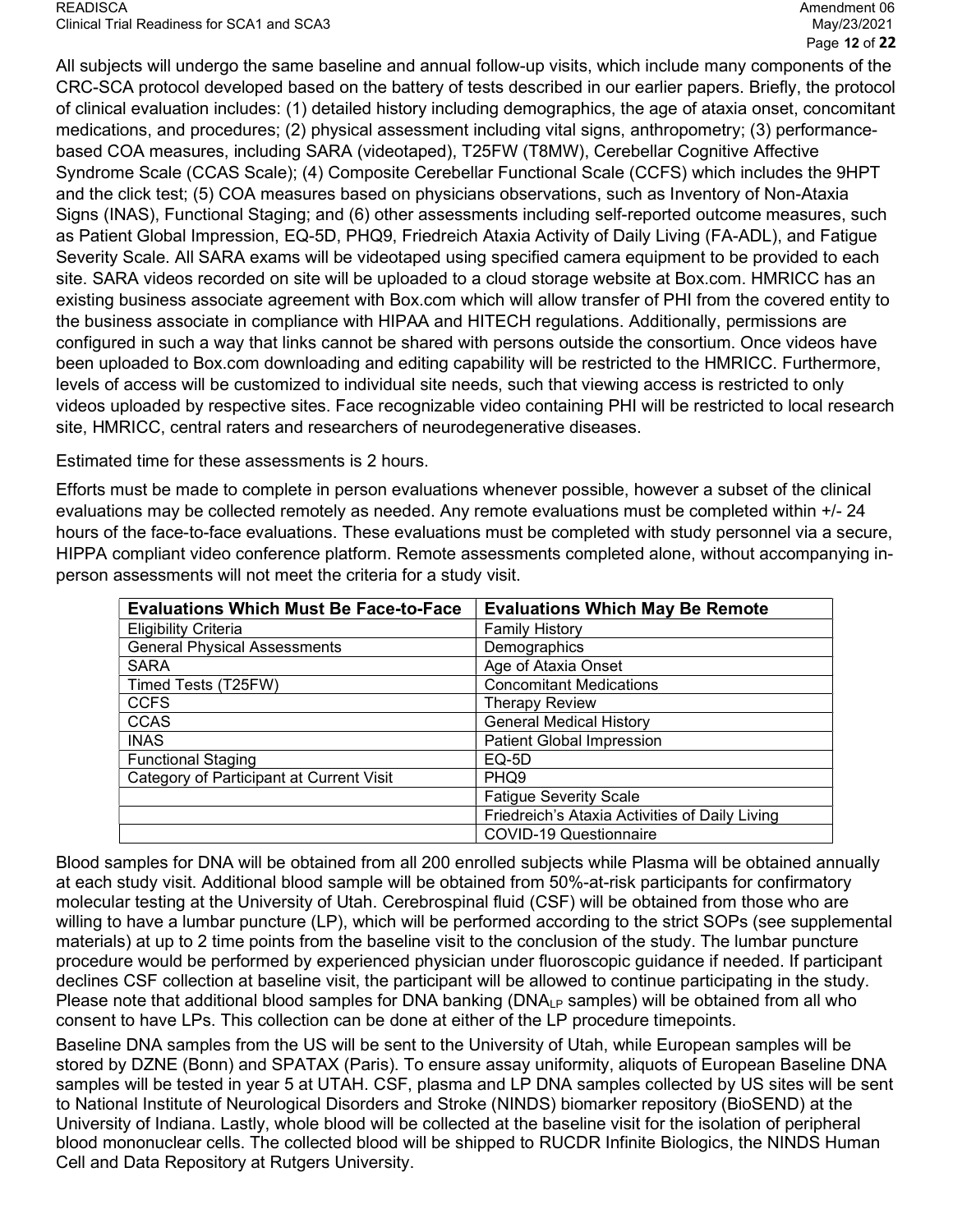COVID-19 screening procedures will be implemented in advance of the study visit as well as on the day of the visit. Sites should follow their local guidelines regarding COVID-19 screening and testing requirements. Previsit screening may be done via telephone or similar HIPAA compliant communication methods. A review of literature showed a subset of COVID-19 patients had neurological consequences detected on brain imaging (Long, et al. 2020) and we anticipate that these consequences may be long term. It is not yet clear what impact such neurological symptoms would have on study objectives. While we do not expect exposure in many of our study participants, this survey will help us determine whether participants may have been exposed to the virus, and if so, whether they have ever tested positive.

## Study Visits Impacted by COVID-19 Related Site Closures:

- Schedule the follow-up visits based on the previous visit, not the baseline visit schedule. For example: If the 12-month visit is delayed, the 24-month visit should occur 1 year after the 12-month visit instead of 2 years after the baseline visit.
- If the clinic visit was performed without the MR visit, schedule the missing MR visit as soon as possible. Schedule the next clinic and MR visits so that there is at least 6 months between the two MR visits.
- If the 6-month MR visit was not scheduled, skip this visit and continue with the original MR protocol timepoints.

## Data:

Study sites will be provided access to an Electronic Data Capture (EDC) system that has been fully validated and conforms to 21 CFR Part 11 requirements. Designated study site staff will be trained on the EDC system. Study site staff will not be given access to the EDC system until they have been trained. Designated study site staff will enter the data required by the protocol into the eCRFs. Data entered by study site staff will be reviewed for completeness and accuracy. Authorized study site staff will respond to queries sent to their site and make any necessary changes to the data.

## Rater Qualification and Certification:

In order to ensure satisfactory training of raters and quality execution with regards to data collection, SARA raters assigned to this study will be required to adhere to certain requirements prior to participation in the study. All raters will be required to watch a training video, then submit a sample SARA video following proposed videotaping guidelines to HMRICC for final approval prior to rating any subjects in this study. Whenever possible, each study participant should have the same rater throughout the duration of the study. Additionally, training on completion of other clinical outcome measures will be presented on scheduled webbased teleconferences as well as outlined in operations manual.

## Telephone Contact:

Sites will maintain contact with subjects every 6 months for the duration of the study as reminders for the study logistics, including follow-up visits.

#### Aim 2. MR morphological (Volumetry/voxel based morphometry/diffusion), biochemical (MRS) and functional (resting-state fMRI) biomarkers in premanifest and early SCA1 and SCA3.

The imaging sites will include the four CRC-SCA sites involved in the ongoing Bioengineering Research Partnership (BRP) project, namely the University of Minnesota, Johns Hopkins University, Harvard University/Massachusetts General Hospital, and University of Florida, as well as two sites in Europe: Paris and Bonn. Dr. Öz has an ongoing collaboration with Drs. Alexandra Durr (MPI) and Sophie Tezenas du Montcel (Paris). In addition, Hôpital Pitié Salpêtrière in Paris has a large SCA1 cohort, including premanifest subjects. The DZNE in Bonn is included as the central site of the ESMI effort and the central imaging site of EASG, with broad access to SCA cohorts at all stages and extensive imaging expertise.

# MR data acquisition:

# Study population:

We will enroll a subset of the prospectively enrolled 200 subjects in Aim 1. These subjects will consist of 30 (20 premanifest and 10 early-phase) subjects with the SCA1 mutation, 40 (27 premanifest and 13 early-phase) subjects with the SCA3 mutation and 30 controls (drawn from at-risk subjects who test negative for SCA1 or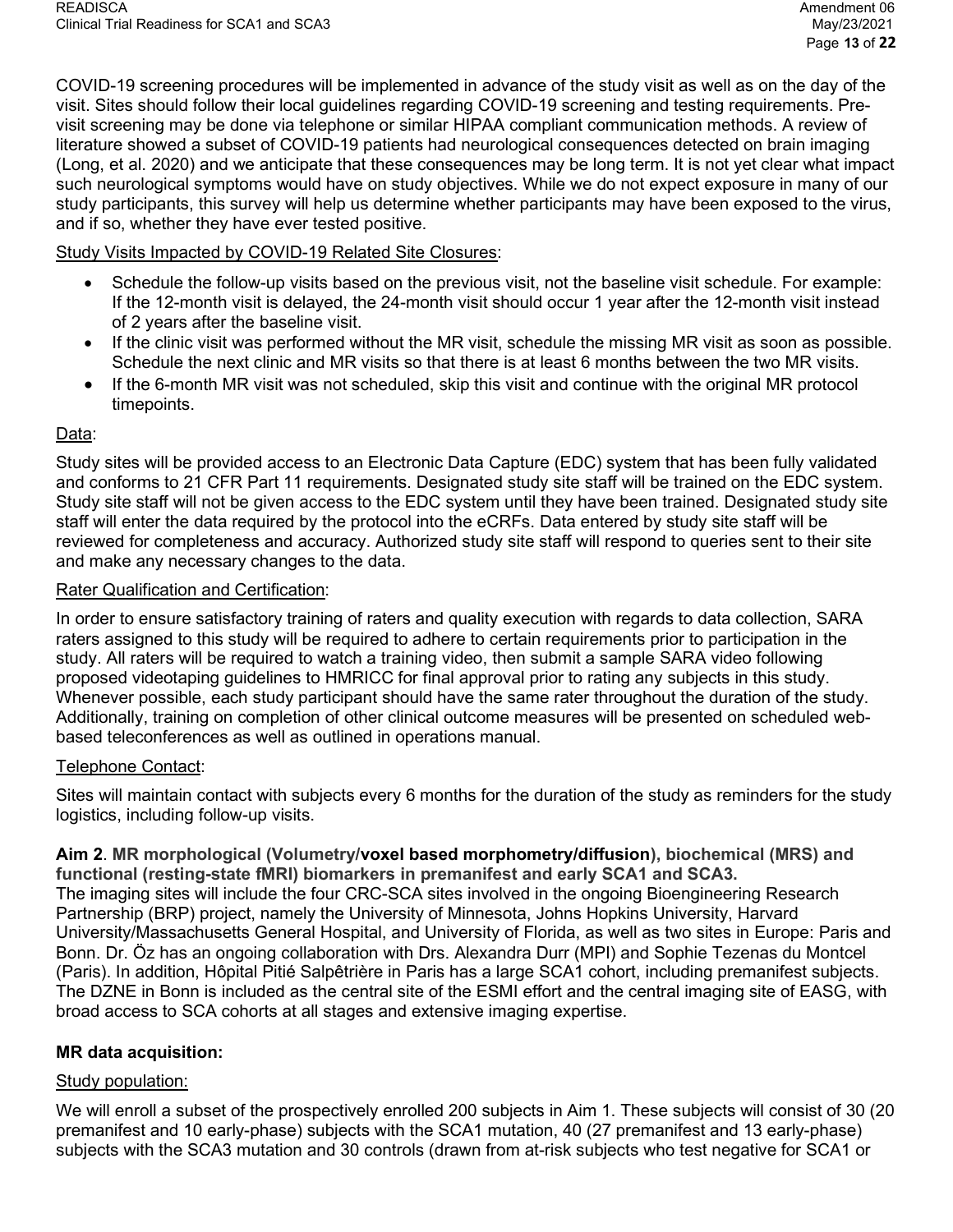SCA3 gene mutations and from spouses and other relatives who do not have symptoms, signs or risks of ataxia). We will enrich the SCA1 and SCA3 cohorts by inviting participants with a predicted time to ataxia onset within 10 years, based on their CAG repeat length and current age. For premanifest carriers and participants who are 50%-at-risk, we will target an age range of 27-50 years to minimize the probability of including participants too far from disease onset and those who are highly unlikely to have an expansion of CAG repeats in SCA1 or SCA3.

## Study duration:

Participants will be scanned (within ±2 weeks of the clinical study visit) at baseline, 6 month, 12 month, 24 month and 36 month time points during the READISCA study period. All MR visits will include completion of SARA exam prior to MR scan. Three additional time points may be included in the MR sub study to incorporate scans at 6 months, 18 months and 36 months.

## Inclusion and exclusion criteria:

Inclusion criteria for Aim 2 will be the same as those in Aim 1 and willingness to undergo MR procedures.

**Exclusion criteria for Aim 2** will be the same as those in Aim 1 and inability to undergo MRI scanning (claustrophobia, presence of paramagnetic substances or pacemakers in body, weight over 300 lbs.), pregnancy or lactation in women of childbearing potential not protected by an effective means of contraception, and other neurological diseases than those of interest. In addition, potential study participants will be excluded from the study if any of the following criteria are present at any point in the study: structural abnormalities such as subdural hematoma, primary or metastatic intracranial neoplasms, and concurrent illnesses or treatments interfering with cognitive function, such as a stroke or normal pressure hydrocephalus. Participating sites will notify HMRICC as soon as potential MR candidate has been identified. HMRICC will subsequently pre-screen candidates using attached telephone script. Safety and further screening evaluations will be remotely conducted by the MR site where scanning will occur. After eligibility requirements have been met, travel arrangements will be made on behalf of participant to one of the four MR performing sites by HMRICC.

# MR study:

Before the 3 Tesla field strength MR scanning, the participant will be asked to remove any metallic objects (watches, keys, chains, hair pins, glasses, jewelry, coins, etc.), items with magnetic data (credit cards), and other valuables, all of which will be safely stored during the procedure. During the MRI scan, the participant will be asked to lie still on a flat surface like a table, which slides into a large magnet bore of the scanner with coil placed around the participant's head. The MR protocol, including structural MRI, diffusion tensor imaging (DTI), MR spectroscopy (MRS), and resting state functional MRI (rs fMRI), will be completed in the estimated onehour scan time. The participant will be able to communicate with the researcher and will be able to get out of the magnet if the participant feels sick, claustrophobic, or tired. The MR scan will take approximately one to one and a half hours.

For data consistency, we will use Siemens 3T Prisma scanners with multi-band capability and 32-channel receive-head coil, which are available at all four US (and additional two European) sites and have an excellent record of clinical applications. The state-of-the-art one-hour protocol allows for detection of premanifest abnormalities. Structural and functional acquisition parameters are based on the Human Connectome Lifespan imaging protocol, which provides additional normative data. Protocol harmonization and training assure the consistent data acquisition and cutting-edge data sharing, involving all six sites, has been planned with Flywheel, Inc. as the partner.

European MR data will be compiled with US counterparts by Dr. Öz and colleagues at the University of Minnesota, who will share the imaging outcomes with Dr. Tezenas du Montcel for statistical analysis. Drs. Durr and Tezenas du Montcel will use the MR data for Aim 3.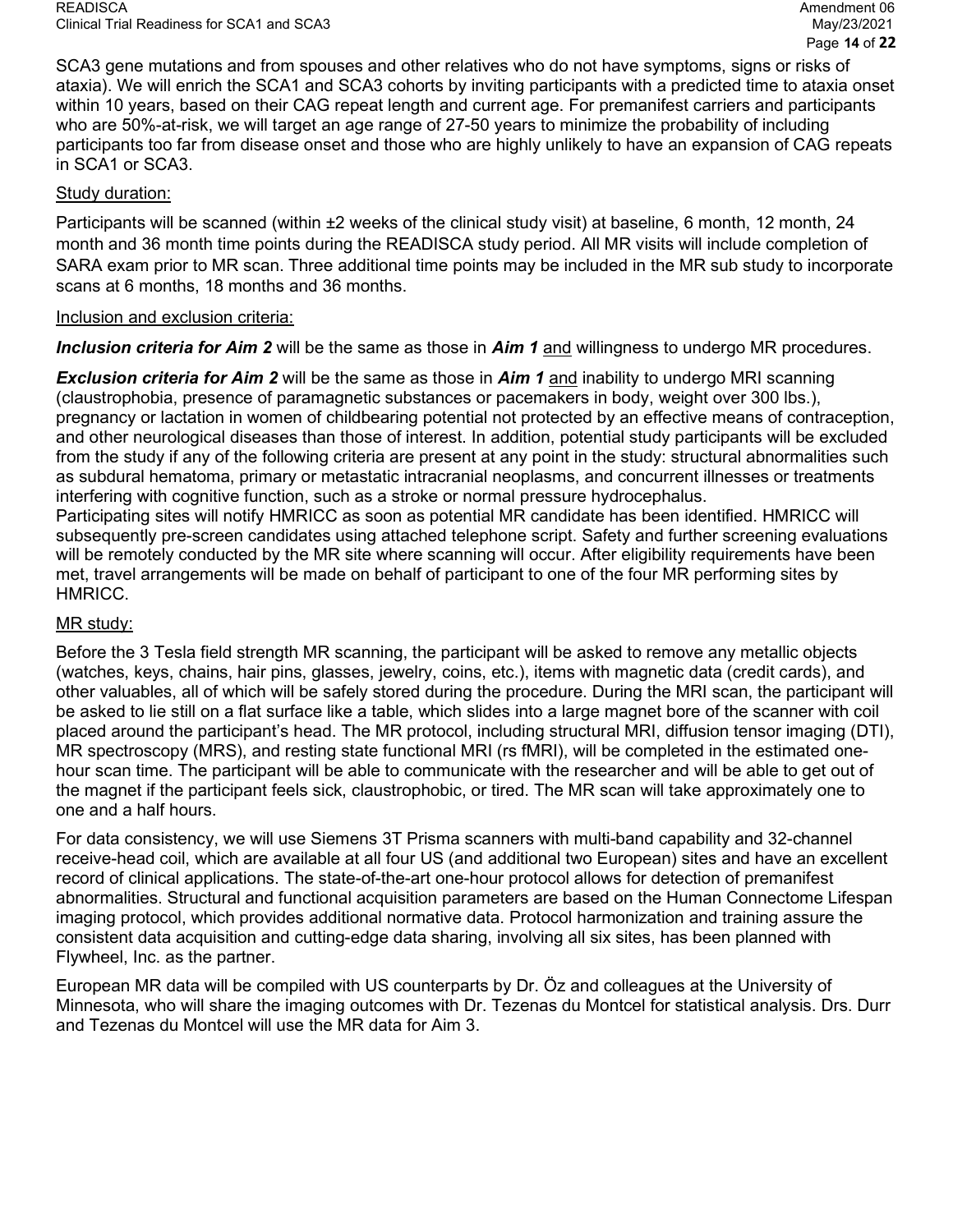# Schedule of events table:

| <b>Table 4. Study visits</b>           | Screening visit  | <b>Baseline</b> | Year <sub>2</sub> | Year <sub>3</sub> | Year 4       | Year 5       |
|----------------------------------------|------------------|-----------------|-------------------|-------------------|--------------|--------------|
|                                        | (Likely same day | visit           | follow            | follow            | follow       | follow       |
|                                        | as baseline)     |                 | up visit          | up visit          | up visit     | up visit     |
| <b>COVID-19 Questionnaire</b>          |                  |                 | $\checkmark$      | ✓                 | ✓            | ✓            |
| Eligibility                            |                  |                 |                   |                   |              |              |
| Demographic data                       |                  |                 |                   |                   |              |              |
| Age at onset                           |                  |                 |                   |                   |              |              |
| Therapy review                         |                  |                 |                   |                   |              |              |
| Complete History <sup>1</sup>          |                  |                 |                   |                   |              |              |
| Interval History <sup>2</sup>          |                  |                 |                   |                   |              |              |
| General physical assessment            |                  |                 |                   |                   |              |              |
| Prior DNA result check (if             |                  |                 |                   |                   |              |              |
| available)                             |                  |                 |                   |                   |              |              |
| Baseline DNA result check <sup>3</sup> |                  |                 | $\checkmark$      |                   |              |              |
| <b>Concomitant medications</b>         |                  |                 |                   |                   |              | ✓            |
| SARA <sup>4</sup>                      |                  |                 |                   |                   |              | $\checkmark$ |
| Plasma                                 |                  |                 |                   |                   |              |              |
| Whole blood (PBMCs)                    |                  |                 |                   |                   |              |              |
| 9HPT, T25FW, Click Test                |                  |                 |                   | $\checkmark$      | $\checkmark$ |              |
| <b>CCAS</b>                            |                  | ✔               |                   |                   |              | $\checkmark$ |
| INAS, Functional stage                 |                  |                 |                   |                   |              |              |
| Patient Global Impression,             |                  |                 |                   |                   |              |              |
| EQ-5D, PHQ9, FA-ADL,                   |                  | ✓               |                   |                   |              |              |
| <b>Fatigue Severity Scale</b>          |                  |                 |                   |                   |              |              |
| Category of participant                |                  |                 |                   |                   |              |              |
| MRI/MRS/fMRI <sup>5</sup>              |                  |                 |                   |                   |              |              |
| Blood sampling <sup>6</sup>            |                  |                 |                   |                   |              |              |
| CSF sampling (optional) $^7$           |                  | ✓               |                   |                   |              |              |
| <b>AE/SAE</b> review                   |                  |                 |                   |                   |              |              |
| Conclusion of study                    |                  |                 |                   |                   |              |              |
| participation                          |                  |                 |                   |                   |              |              |

<sup>1</sup>Complete history include general medical history. <sup>2</sup> Interval history will include general medical history, age at onset and therapy review. <sup>3</sup>The result of baseline DNA testing will be checked as soon as it becomes available before the Year 2 follow up visit. <sup>4</sup> SARA will be done for assessment of inclusion criteria at the screening visit, but it will not be repeated at the baseline visit if both visits occur on the same day. SARA may also be reevaluated at imaging site prior to each scan. All SARA assessments will be videotaped following recommended guidelines. <sup>5</sup>MRI/MRS/fMRI will be performed at specified timepoints for three consecutive years. Therefore, the first MRI/MRS/fMRI study may be performed in the first, second, or third year. Additional scanning may be obtained at 6 months, 18 months and 36 months.<sup>6</sup> DNA samples will be collected at screening or baseline visit. An additional DNA sample may be collected to confirm results of genetic testing for 50%-at-risk participants.<sup>7</sup> CSF samples may be collected up to 2 times. Additional DNA sample will be collected during either the first or second LP procedure.

## Aim 3. Adapt recent developments on statistical design and analysis of small population trials to SCAs.

We will confirm the disease progression rate for the clinical outcomes and MRI and MRS biomarkers in premanifest carriers and early-stage patients. Linearity of evolution of clinical outcomes will be confirmed in early-stage diseases. We will examine whether expected linearity of the disease progression on MRI and MRS measures correlates with disease progression on COA measures after the disease onset in premanifest participants. Mixed models and joint mixed models will be used in order to establish the joint evolution of clinical and MR biomarkers and to define a threshold for non-linear evolution. The effect sizes for each COA and MR biomarker will be calculated and the MR biomarker(s) most sensitive to premanifest disease will be identified. We will also confirm that the CAG repeat size is a genetic modifier that can be used to predict the age of ataxia onset, using mixed models incorporating the predictors via interactions. We will also define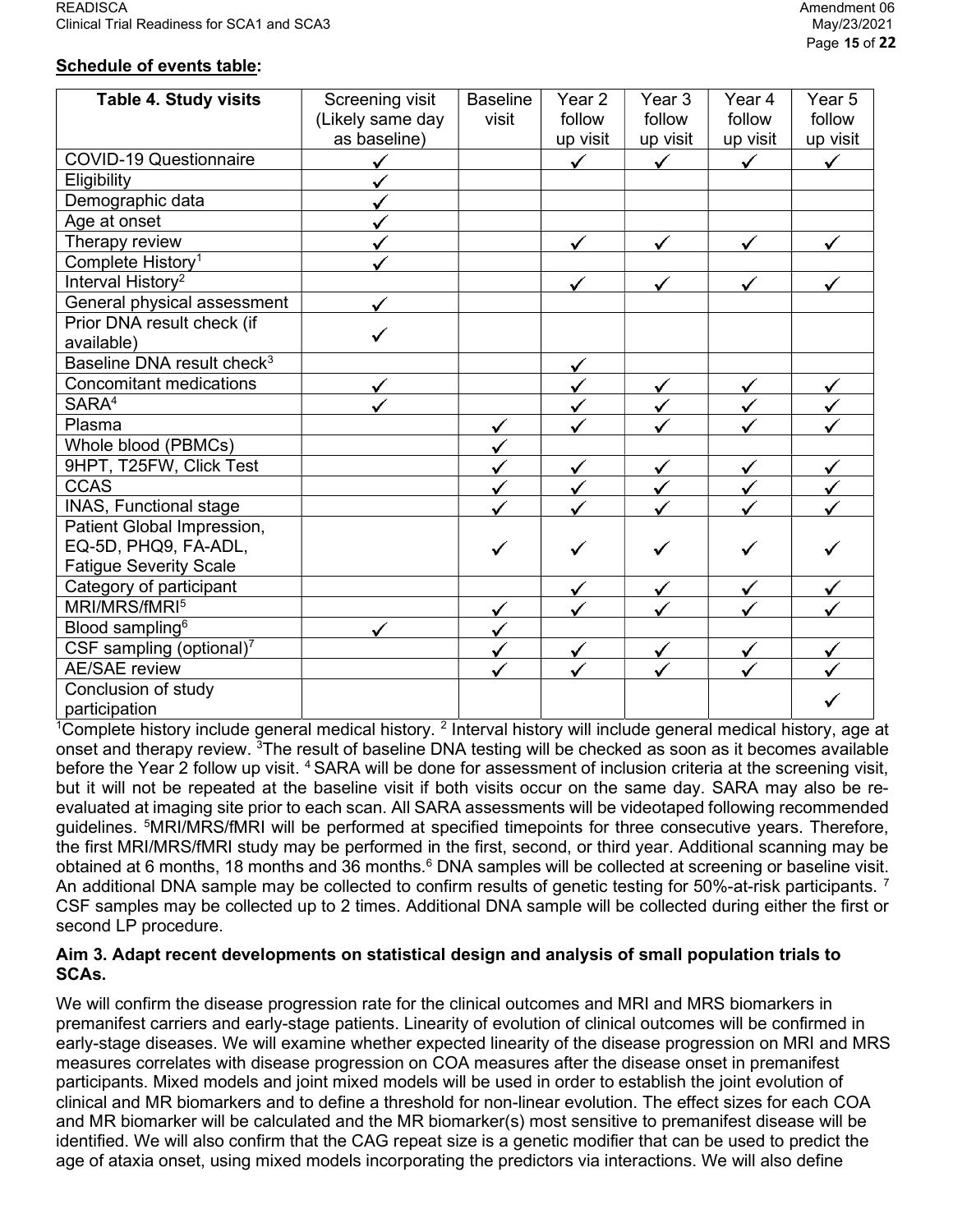subgroups with different evolution to optimize the statistical power of future trials by lowering all sources of variability. For this purpose, trajectory models such as Latent Class Mixed Model will be implemented both on baseline severity data and disease evolution. For simulations, we will test following strategies: (1) using external control data including historical controls, (2) using relaxed statistical error rates, (3) optimizing the design using "umbrella trial," group sequential design, crossover, n-of-one, and re-randomization designs, and (4) using repeated measures.

# Adverse Events/Serious Adverse Events

Serious adverse events are defined as any untoward medical occurrence during the study period

- results in death,
- is life-threatening
- requires inpatient hospitalization or causes prolongation of existing hospitalization
- results in persistent or significant disability/incapacity,
- is a congenital anomaly/birth defect, or
- Requires intervention to prevent permanent impairment or damage.

The term "life-threatening" in the definition of "serious" refers to an event in which the patient was at risk of death at the time of the event; it does not refer to an event which hypothetically might have caused death if it were more severe.

Adverse events are further defined as "Any untoward medical occurrence in a patient or clinical investigation subject administered a pharmaceutical product or exposed to a research related environment and which does not necessarily have to have a causal relationship with this treatment.

All adverse events, including those associated with MRI/MRS procedures, will be reported to the Steering Committee via the HMRICC, which will coordinate necessary measures to address medical needs that resulted from the adverse event. Serious adverse events will be reported within 24 hours to the HMRICC, officials at the NIH, and the IRB. HMRICC will immediately notify the Steering Committee members. The Steering Committee will act to address the problem and implement measures to prevent similar problems. The Steering Committee will also report all adverse events to the Data and Safety Monitoring Committee.

# Potential Risks

An assessment of potential risks for this project includes the following:

- Risk of loss of confidentiality: Participants will be asked to provide medical information documenting their condition for this research project. Such information will be stored in a secured access database at the site where the participant is enrolled in the study. Only research personnel working on this READISCA project at that site will have access to the data. If results of the study are published, the identity of participants will not be disclosed. Data and biological materials obtained from participants will be de-identified before they are sent to other sites for analysis and storage. The newly assigned code to de-identify the data can be linked to the participant's PHI only by the site investigator and coordinator who enrolled or examined the participant. Any information, which link the de-identified data to PHI, will be kept in either a locked cabinet or a password-protected computer file, which only the site investigator and coordinator can access. All PHI will be protected by the Health Insurance Portability and Accountability Act (HIPAA) and the Genetic Information Nondiscrimination Act (GINA) in the US and equivalent laws in Europe.
- Risk of falls and resultant injuries during neurological evaluations: While the risk is minimal, participants may have balance problems and may fall during study visits.
- Risks and/or complications of *optional* spinal tap: Risks of a lumbar puncture (LP) procedure, include (maximal complications in parentheses) local pain and irritation at the site of needle injection, a 5% to 30% risk of post-LP headache, and less than 1% risk of infection (meningitis), avulsion of nerve root (focal neurological deficit), bleeding into spinal canal (cauda equina syndrome with paralysis of legs), and extremely rare brain herniation syndromes (death). If a participant develops a headache in upright posture that significantly improves by lying down, but does not improve after 12 hours of bed rest, fluids, or ibuprofen/Tylenol®, a blood patch may be necessary.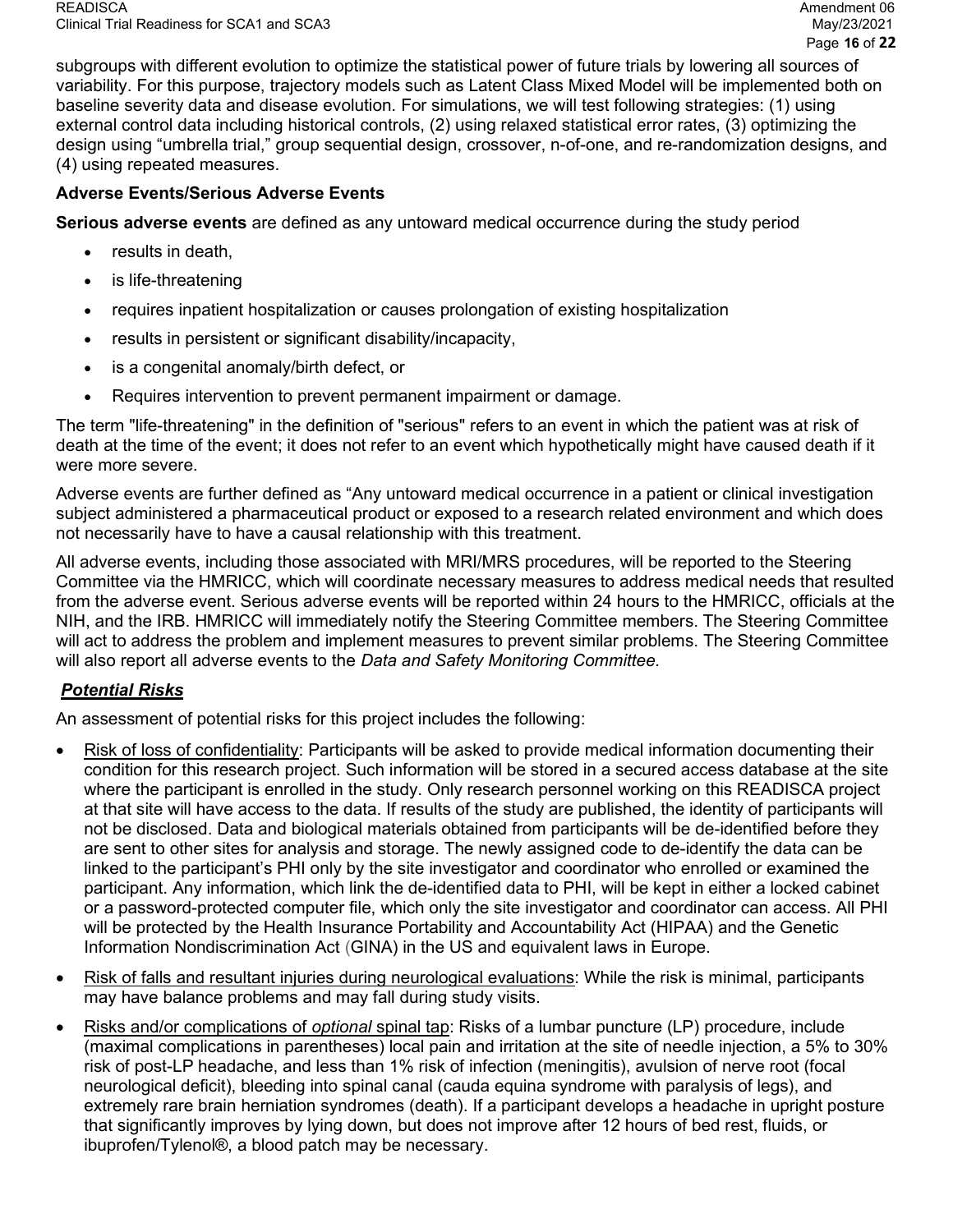- Risks associated with venipuncture: Venipuncture may cause local subcutaneous bleeding or puncture site infection. Some individuals may have vagal syncope, which may result in fainting.
- Risk of claustrophobia: Some individuals may become claustrophobic during MR testing and if this occurs, the scan will be discontinued immediately.
- Risks associated with the 3T scanners: The FDA has classified these systems as devices of non-significant risk and serious risks are not expected. However, some participants may experience minor dizziness when moving in and out of the system, headache, flashing light sensation, or a metallic taste. Should participants experience any of these effects and wish to discontinue the study, they will be taken out of the scanners. These symptoms should resolve after the scan is discontinued. The only significant risk associated with utilizing high magnetic field strength magnets is that if highly magnetic materials are brought into the room containing the high magnetic field strength scanner, they will become projectiles and can cause injuries. To date, there have been no serious and/or permanent adverse effects associated with our 3T scanners. The participants are therefore at low risk during the study. At our centers, we have many IRB-approved protocols that involve 3T scans of various patient populations, including neurodegenerative diseases.

The alternative to participating in this project is to decline. Participants will be at no risk if they decline to participate.

# 2. PROTECTION AGAINST RISKS

- Risk of loss of confidentiality: To protect participant confidentiality, participant information will be kept in their private medical chart or in records maintained by the investigators. Such records will be kept in locked cabinets or password-protected computer files in locked rooms. Participants will not be identified by name in any data presentation.
- Risk of falls and resultant injuries during neurological evaluations. We will provide sufficient physical support to prevent falls during study visits.
- Risks associated with venipuncture: Pressure application and sterile techniques are effective ways to reduce hemorrhage and infection. If the participant feels lightheaded or dizzy, venipuncture will be halted.
- Risks for complications of spinal tap (optional): LP procedure will be performed using good standard technique, under the guidance of clinical site PIs. Study personnel will monitor the volunteer and assess vital signs before and after the LP. Risk of headache will be reduced by using a small diameter atraumatic needle, replacing the stylet before the needle is withdrawn, and inserting the spinal needle with proper orientation. Risk of infection will be minimized by proper sterile technique and never passing through overlying tissue which could be infected. Risk of avulsion of nerve root will be minimized by conscientious technique and listening to the volunteer's report of symptoms during the procedure. Risk of bleeding into the spinal canal will be minimized by taking a history concerning coagulopathies, performing blood coagulation studies when indicated, and not performing LP on patients, who have abnormal results. Risk of brain herniation syndromes will be prevented by evaluating for papilledema and CT scanning for mass lesions, when indicated. Moreover, no LPs will be performed on any participant for whom it is in any way deemed a high risk.
- Risk of claustrophobia: Participants will be screened for claustrophobia prior to the scan, and if claustrophobia occurs during the scan, it will be discontinued immediately.
- Risks associated with the 3T scanners: Participants will be closely screened for contraindications to MRI scanning, and to prevent injury, routine safety procedures will be followed closely, prior to the participant entering the scanner area. If a participant should become anxious during the scanning procedure, due to feelings of claustrophobia, the scanning will be immediately stopped. Investigators can communicate via intercom with participants, while they are being scanned. A number of steps are taken to protect against potential risk, in addition to keeping time-varying magnetic fields (dB/dt), radio frequency (RF) power deposition, and acoustic noise within FDA guidelines. During each study, the participants are continuously monitored visually and can communicate with the researcher at all times. They can immediately be removed from the scanner, if needed. RF power deposition is monitored with software and hardware protection systems and kept below the FDA-approved limit. Acoustic noise is reduced by 12 dB, using a shield placed inside the gradient, using acoustic foam padding, and using specialty ear plugs (Howard Leight Industries, San Diego, CA), which are able to reduce the acoustic noise by 33 dB. To minimize any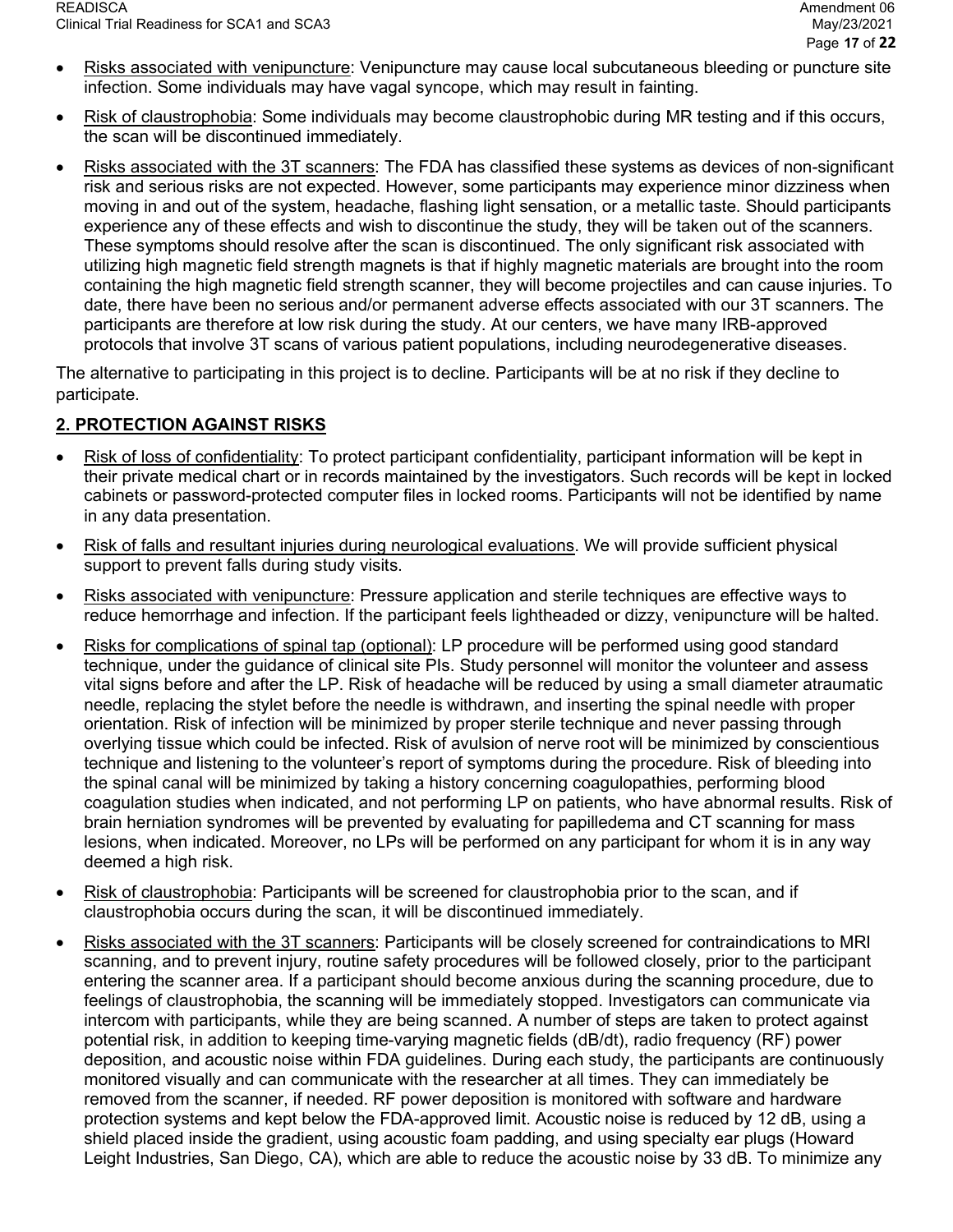discomfort, the participant will be moved inside the scanner at a very slow speed. Furthermore, we will continue to monitor any discomfort, by administering exit questionnaires to all participants. While inside the scanner, participants will have access to a "panic" alarm, which notifies the investigators of a problem and the desire to immediately stop the study. If a participant employs this alarm, they will be immediately taken out of the scanner and any problems will be addressed.

## Data and Safety Monitoring Plan

This is not an interventional treatment trial. However, as standard practice for clinical studies in our centers, a detailed data and safety monitoring plan will be developed. Site investigators or coordinators will report all adverse events associated with clinical evaluations, venipuncture, LP, and MRI/MRS procedures to the HMRICC (Dr. Ashizawa, Director) at HMRI. Serious adverse events will be reported to the HMRICC and IRB within 24 hours, and the HMRICC will immediately notify the Steering Committee members and NINDS officials. The HMRICC and the Steering Committee will ensure that all necessary medical measures are taken to circumvent the adverse event. The Steering Committee will implement measures to prevent the recurrence of similar problems. The Steering Committee will perform quality control on all incoming data reported by the Director of the HMRICC. The Committee will document protocol deviations and violations, and reconcile incomplete or inconsistent data and errors. The Committee will also decide on corrective actions to prevent or minimize further occurrences of such problems. All protocol deviations, adverse events and serious adverse events will be reported to the Data and Safety Monitoring Committee. Robert Wilson, MD, PhD (University of Pennsylvania), Anhar Hassan, MD (Mayo Clinic, Jacksonville) and John Caviness, MD (Mayo Clinic, Arizona) serve as members of the Data Safety Monitoring Committee.

## Protocol Deviations

Any protocol deviation as relates to study procedures must be recorded and reported to the HMRICC at the earliest possible time. Some events that can be classified as protocol deviations include but are not limited to the following:

- When one or more of the clinical outcome measures was not completed
- Study visits completed outside of window (+/- 4 weeks from anniversary of baseline visit)\*
- COA completed by rater without appropriate and documented training

Additionally the following events will be recorded as irregularities during quality checks by HMRICC:

- SARA rated by multiple raters for the same patient
- Imaging visit completed outside (+/-) 2 week window of clinic visit.\*

\*If delays were caused as a result of the COVID-19 pandemic, study visits may be completed outside of window following the guidelines described in the study visit section.

# 3. POTENTIAL BENEFITS OF THE PROPOSED RESEARCH TO THE PARTICIPANTS AND OTHERS

There will be no financial or immediate health benefits for our participants. However, information obtained from this study is expected to improve patient care through better assessment of disease progression or treatment in the future. The risks of participation are clearly defined for our participants and every effort has been taken to minimize their risk. We believe that the risks of participation are greatly outweighed by the benefits to be gained for others.

# 4. IMPORTANCE OF KNOWLEDGE TO BE GAINED

We believe that the information gained in this investigation will be important in establishing sufficiently large cohorts for clinical trials, developing robust disease progression markers to monitor treatment effects, and identifying the feasible clinical trial designs for disease-modifying drugs to treat SCA1 and SCA3. We believe that the insights gained from this project will ultimately have a significant impact on reducing the morbidity and early mortality associated with these diseases, and such insights may well be applicable to other neurodegenerative disorders. Given the enormous personal and public health burden of neurodegenerative diseases, we believe the limited risks our participants will be asked to incur are significantly outweighed by the new knowledge gained.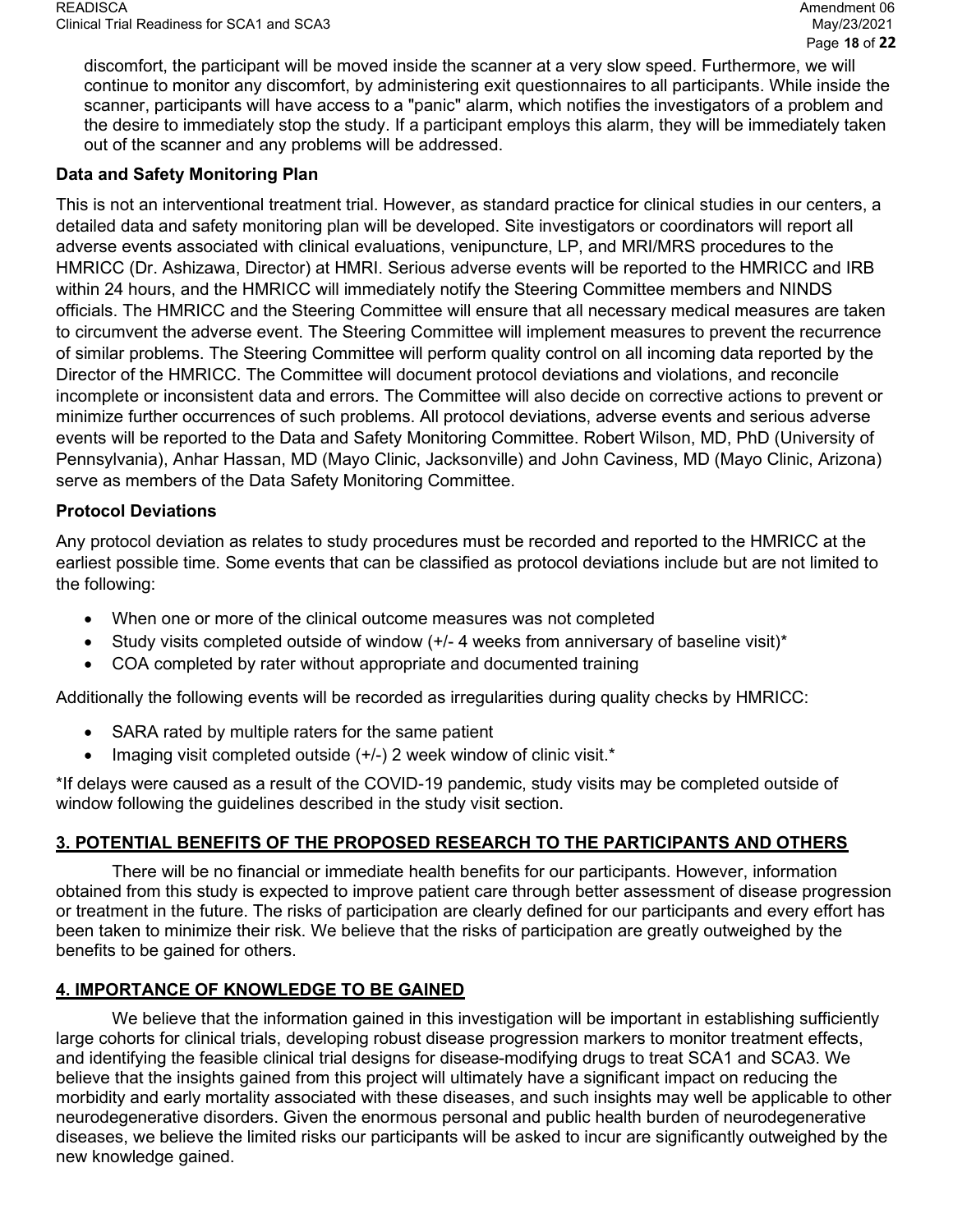# Notification of Significant New Findings

Personnel in the MR center maintain a list of the names and contact information of all participants included in research at the MR facilities. This information is required and will be used to notify participants of significant new information about the effects of MR on human health that develop over the course of MR research. Participant's identifying information is stored securely, and it is maintained in a confidential manner by persons with oversight of research conducted at the MR center.

## Study Costs/Compensation

The study participant will not be responsible for the cost of any study procedure.

Compensation will be provided to participants who undergo the spinal tap procedure. Participants will be compensated \$100 after CSF is collected, or for unsuccessful CSF collection, if LP needle penetrates the skin.

\$50 compensation will also be provided to participants for completed MR scan visits.

## Research Related Injury

In the event that this research activity results in an injury, treatment will be available, including first aid, emergency treatment, and follow-up care as needed. Care for such injuries will be billed in the ordinary manner to the study participant or his/her insurance company. If the participant thinks that he/she has suffered a research related injury, the participant should immediately notify the study staff. The research staff should take timely actions to minimize and treat the injury.

## Incidental Findings on MRI

The images or pictures created during this study are for research purposes only and are not intended to provide health care to the participant. However, if the study participant is a control participant, and if the results from the MR show aberrations in the images, a Radiologist, trained in analyzing MR images, will assess the images. The images will not contain any information that leads to the participant's identity. There will be no financial charge to the participant for having the Radiologist assess the images. The investigator for this study will contact the participant, if the recommendation is to further investigate the unusual results of the pictures. However, further medical follow up is not a part of this study, and the study does not have funds set aside for this purpose. Therefore, if the results do show something unusual, any medical follow up cost will be the participant's responsibility and/or the responsibility of the health insurance carrier.

# **Confidentiality**

The records of this study will be kept private. In any publications or presentations, we will not include any information that will make it possible to identify study participants. The record for the study may, however, be reviewed by the research staff directly involved in the study, or by departments at individual sites, with appropriate regulatory oversight. The information from the study will not be entered into the participant's permanent medical record. However, confidentiality is not absolute. Study data will be encrypted, according to current individual site policies for protection of confidentiality. The risks to the participant and his/her family from genetic research are very low. DNA samples will be identified only with a study code. In the event of an unexpected breach of confidentiality, the Genetic Information Non-Discrimination Act (GINA) will help protect the participant from health insurance or employment discrimination based on genetic information. However, GINA will not regulate life or disability insurance.

## Protected Health Information (PHI)

PHI created or received for the purposes of this study is protected under the federal regulation known as HIPAA.

## Voluntary Nature of the Study

Participation in this study is entirely voluntary. The study participant may choose not to be a part of this study or may withdraw from the study at any time, without affecting the relationship with the participant's physician or other medical staff.

## Use of Data and/or Samples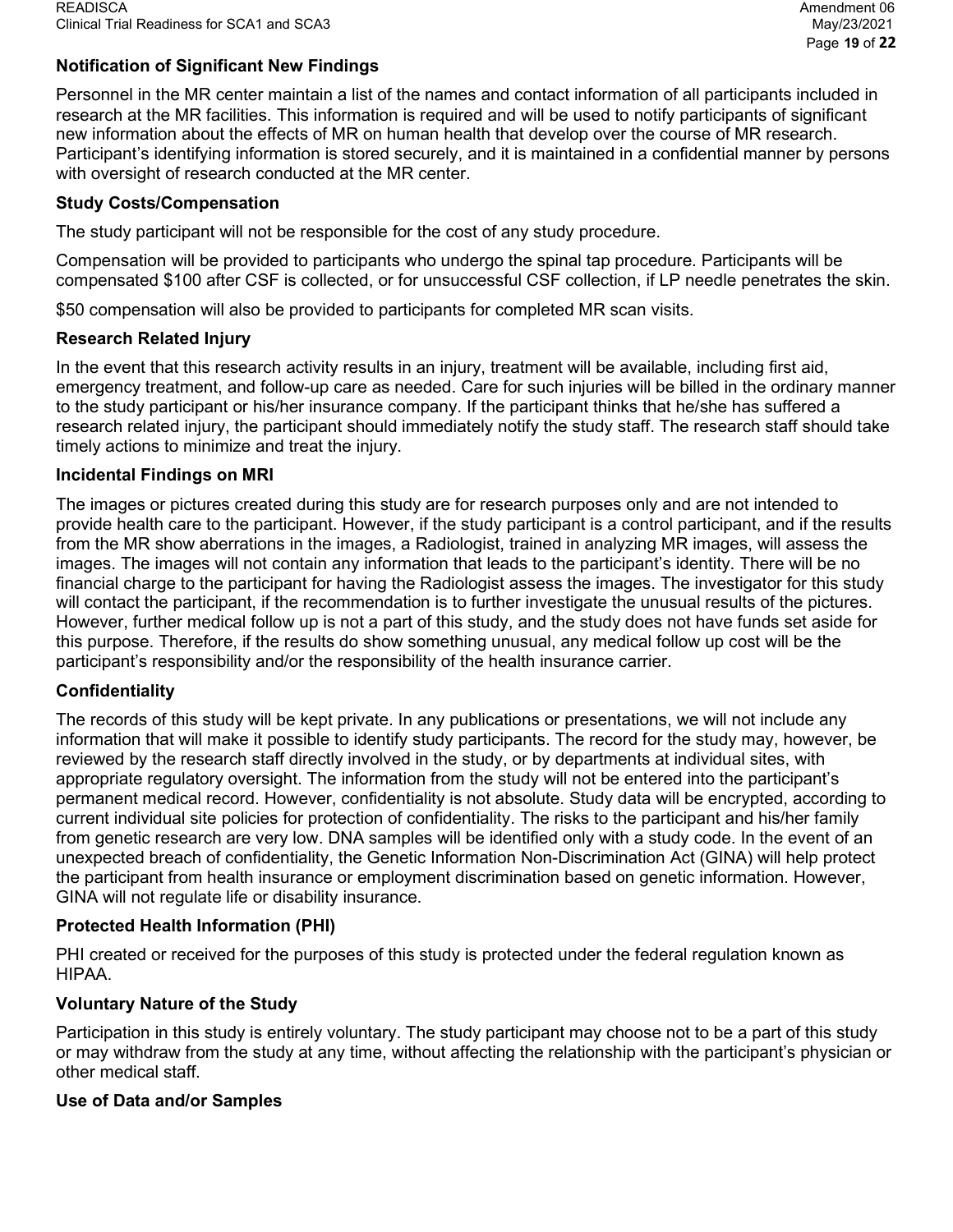At any time during the study, the participant may revoke authorization to use data and/or samples. However, the sponsor and the study investigator can still keep and use any information that is already received to the extent necessary to preserve the integrity of the research study.

## Sample Size Justification

For Aim 1 study of prospective data collection the sample size is guided by feasibility (regarding our realistic ability to enroll premanifest and very early stage subjects across US and Europe), rather than power. The sample size of 200 participants will ensure enrollment of >60 participants with SCA1 and >100 participants with SCA3, which should provide sufficient power at least equivalent to the previous US and EUROSCA studies.

For Aim 2 the sample size is determined based on the RISCA study, which included imaging data from 26 SCA1 mutation carriers and 9 SCA3 mutation carriers and reported significant VBM alterations in SCA1 and trends in SCA3. Based on these data, a Wilcoxon rank sum test will have 95% power to show a difference between controls (mean=0.018, SD=0.019) and SCA (mean= 0.016, SD=0.0019) with 30 subjects per group  $(\alpha=0.025$  to take into account the two comparisons of SCA1 and SCA3 versus controls, two-tailed test). Note that this power computation is conservative since the RISCA study included only at-risk subjects, whereas the current study will include both premanifest and early manifest participants. In addition, based on our MRS preliminary data, a Wilcoxon-Mann-Whitney test will have 94% power to show a difference in NAA at baseline between premanifest subjects who have disease onset within the 5 years of the READISCA (conservatively estimated at 1/3 of the participants i.e. n=7, mean = 1.2) and those participants who remain in the premanifest stage (n=14, mean = 2) for the SCA1 group (standard deviation of 0.4,  $\alpha$ =0.05, two-tailed test). We will recruit a larger sample size for the SCA3 cohort because: 1) imaging alterations did not reach significance for SCA3 mutation carriers in the RISCA study; 2) the diffusion MRI abnormalities were less pronounced in SCA3 than those in SCA1; and 3) SCA3 is the most common SCA, enabling recruitment of a larger cohort.

## Statistical Methods

For Aim 1 data from the participating centers will include demographics, repeat length (expanded and normal alleles), and scores from the SARA, timed measures, patient-reported outcomes (PRO), and health-related quality of life (QoL) for "core ataxia COA". Range, scale, and outliers of the combined data will be evaluated. Sex will be considered as a biological variable in all statistical analyses. The cluster structure of combined cross-sectional data will be assessed using a variety of non-linear manifold learning methods to identify similarities and dissimilarities. Association and equality of means will be evaluated using parametric and nonparametric inferential hypothesis testing. Longitudinal analyses for repeated measures will be performed using mixed models and generalized estimating equations (GEE regression). As the drop out processes could differ between cohorts the models will take into account the process (pattern mixture models or joint model if necessary).

Propensity Matching: Post hoc group comparative analysis will include propensity matching of SCA1/SCA3 subjects from US and those from Europe which have similar covariate profiles, in order to minimize confounding from covariates. Separate logistic regression runs will be performed to obtain the logit for each subject, where the dependent variable is the group (US cohort vs. European cohort) and covariates are nuisance factors such as gender, age, medical history, etc. Histograms of the fitted logit will be constructed for each group, and subjects will be randomly drawn from the same bins within the two histograms. This approach will be bootstrapped so that repeated sampling of the two groups of subjects with similar confounder profiles can be employed during modeling.

For Aim 2 centralized data analysis will be performed. De-identified MRI and MRS data will be analyzed in a blind fashion at UMN, as described previously for volumetric, VBM and MRS analyses. Diffusion MRI data will be analyzed using tract-based spatial statistics (TBSS), which is part of the FMRIB's Software Library (FSL), and tractography to delineate particular white matter (WM) pathways (e.g., cerebellar peduncles). Functional (rs fMRI) data will be pre-processed using FSL, followed by between-group analyses using seed-based connectivity analysis for particular regions of interest, and independent component analysis/dual regression (MELODIC/FIX)) for resting-state networks (RSNs). Normative data from the Human Connectome Lifespan project will supplement matched-control data acquired prospectively. Outcome measures will consist of cerebellar and brainstem volumes, gray matter (GM), and WM loss metrics from VBM, metabolite concentrations, fractional anisotropy, mean diffusivity, radial and axial diffusivity, as well as degree of coactivation within RSNs of interest (e.g., motor function). These multi-modal imaging data will then be incorporated in the predictive model to stratify future clinical trial cohorts in Aim 3.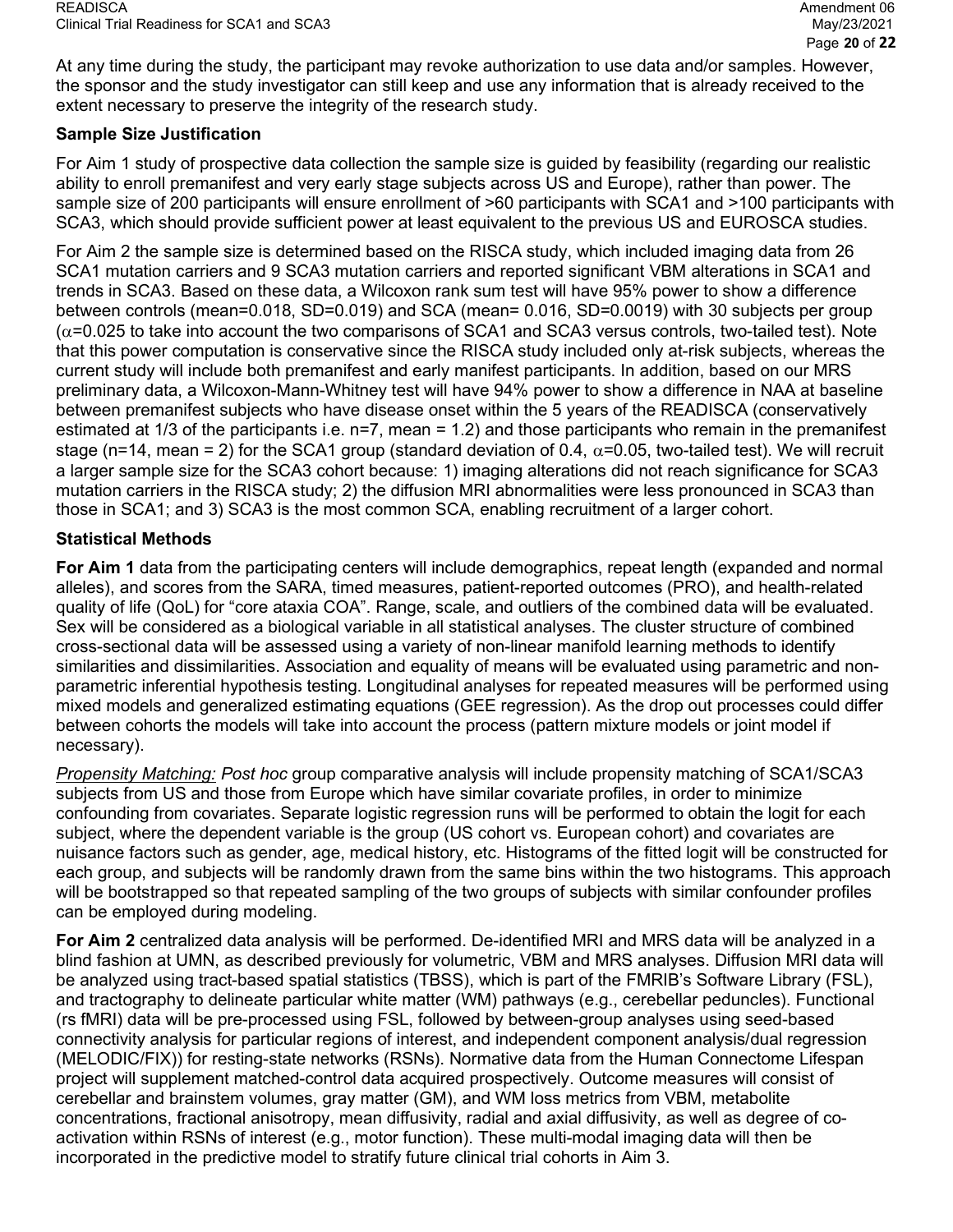To compare the imaging biomarkers between SCA1, SCA3 and control cohorts, globally and in a pairwise fashion, we will use Wilcoxon rank sum test. In addition, premanifest carriers and early-stage participants will be compared using Wilcoxon rank sum test. Within each SCA group, premanifest and manifest patients will be compared regarding the biomarkers at baseline and during follow-up. If this approach is not conclusive, cluster approaches will be carried out. Sex will be considered as a biological variable to assess potential sex-based differences in imaging results. Finally, the MR biomarkers will be included in the predictive model (Aim 3).

## Ethical Conduct of the Study:

This study will be conducted with the highest respect for the individual participants (i.e., subjects) according to the protocol, the ethical principles that have their origin in the Declaration of Helsinki (18th World Medical Assembly, 1964) and its last revision (Fortaleza, October 2013) (48), the ICH Harmonized Tripartite Guideline for GCP and local laws and regulations of the country where the study is performed.

#### Clinical Trial Registration:

In order to ensure that information on READISCA reaches the public in a timely manner and to comply with applicable laws, regulations and guidance, HMRICC will be the record owner on ClinicalTrials.gov. HMRI contact information along with participating sites and recruiting status will be registered and available for public viewing.